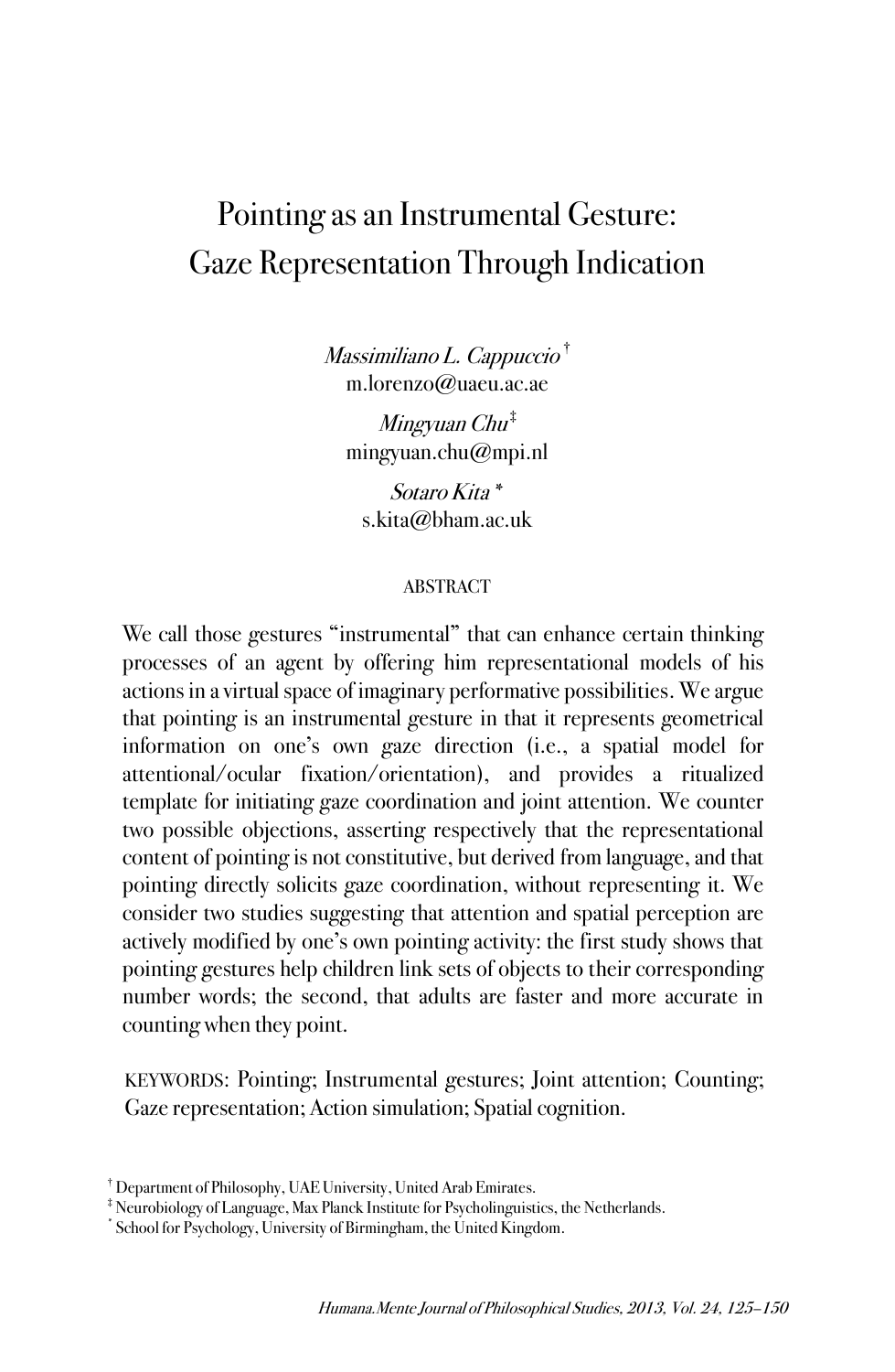1. Gestures facilitate cognitive tasks

We abundantly use gestures outside the communicative context, when nobody can see us performing them, and even when they don't have any directly manipulative/transformational scope. This is importantly true of finger pointing too, as the use of this gesture is not confined to communication. Why do we produce gestures in general, then, and pointing in particular? Some influential trends in psycholinguistics and philosophy of mind contend that hand gestures are not just the final motor byproduct of cognitive processing, or a supplementary aid to communication, but can also intervene to facilitate some cognitive tasks, soliciting the required thinking processes or simplifying the underlying computations (Chu & Kita, 2011).

To deepen this theory, we will focus on instrumental gestures, i.e. gestures whose distinctive effect is to actively facilitate or enhance certain thinking processes of the agent, regardless that her gesturing intervenes in solo or social tasks. For example, experiments show that subjects free to produce gestures perform better in tasks of information recollection (either linguistic, using lists of words, as in Goldin-Meadow, 2003, or visuospatial, using dots positioned in a grid net, as in Goldin-Meadow et al., 2001 and Wagner et al., 2004), learning of mathematical problem-solving strategies (Broaders et al., 2007; Goldin-Meadow et al., 2009), visuomotor transformation (e.g., mental rotations, see Chu & Kita 2008, 2011), and visualization for communication (Hutchins 2010). In communicative contexts, gesturing helps speaking by highlighting perceptually present information for speakers (Alibali & Kita 2010) and affecting fluency of speech (Rauscher et al., 1996), pauses (Graham & Heywood, 1975) and contents (Rimé et al., 1984).

How do instrumental gestures facilitate thinking? Crucially, the correlation between gesturing and performance increase is neither reducible to an incidental association between cognitive processing and behavioral production, nor to the transferring of information patterns from linguistic to visuo-motor memory: in fact, gestures facilitate problem-solving whether verbal information is required or not (Goldin-Meadow & Beilock, 2000; Chu & Kita, 2011), and provide rich perceptual-motoric information that can't be found in the accompanying speech (Goldin-Meadow & Beilock 2010); moreover, absence of gestures, whether imposed or spontaneous, correlates with poorer performances, confirming that the gestural activity can take over part of the computational work (Goldin-Meadow, 2003).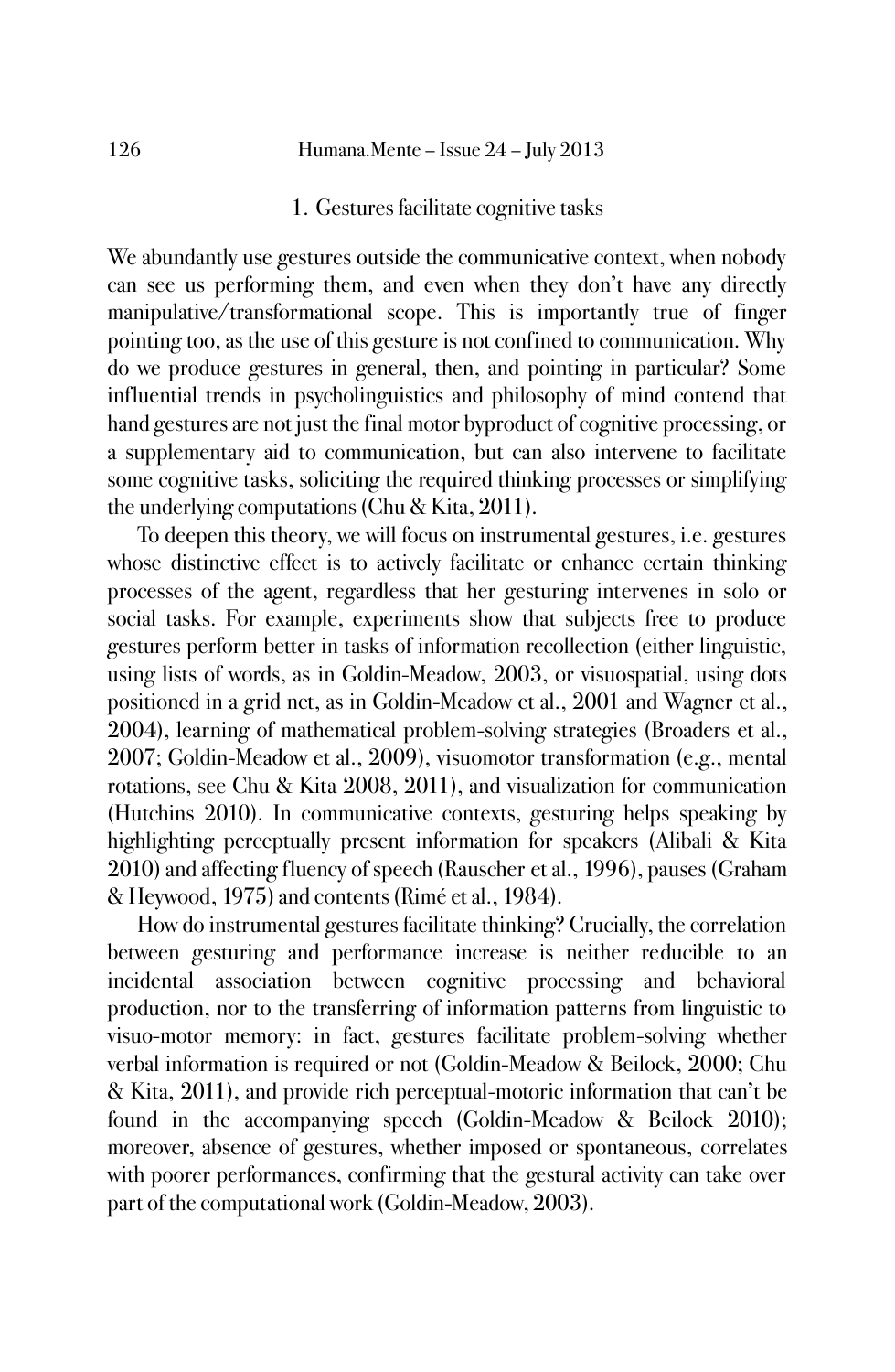This is perfectly illustrated by the experiments with mental rotations, as there is evidence that participants use motor simulation to solve the objectmatching task (see Schwartz & Holton, 2000; Wexler et al., 1998; Hegarty, 2004). The fact that the cognitive facilitation through motor simulation is bounded by the specific motor constraints of hand movements (Sekiyama, 1982) suggests that the problem-solving process is simplified because it is partly offloaded to the covert activity of the motor system and the overt activity of its motor effectors. The motor simulation can also be implemented by overt hand movements, namely hand gestures that simulate the shape of objects or their orientation in space in a physically controllable and directly perceivable manner, surrogating the covert visualization (in imagination) of the equivalent internal models (Chu & Kita, 2008, 2011; Ehrlich, Levine & Goldin-Meadow, 2006).

We endorse a particular interpretation of this conclusion. We assert that instrumental gesture is effective in cognitive tasks because it offers a model of an action in a virtual space of imaginary performative possibilities, i.e. a motor simulation that can be inspected and manipulated to predict the effects of an action or postdict its causes. In other words, we define as instrumental gestures all gestures that actively facilitate certain thinking processes of the agent by representing before him some of his possible actions. The content of this representation is actional and embodied in nature, as it provides a motoric simulation of the action execution, not a linguistic expression of its conceptual meaning: we call this view the Gesture-as-Action-based-Thinking hypothesis (GAH). Accordingly, instrumental gestures ("pretending to" rotate an object) can work as models of the corresponding goal-oriented actions (actually rotating the object) because the former represents the key motoric patterns of the latter. At the same time, an instrumental gesture significantly differs from a fully-fledged instantiation of that action: while an instrumental action aims to achieve a transformative goal in the physical environment, the gesture aims only to display a model of the possible effects associated to such goal. However, as a matter of fact, we can recognize actions from the corresponding gestures more or less like we identify real objects from their sketches. This analogical relation suggests that gestures seem specifically tailored to help some of our cognitive operations.

That said, one might still wonder why instrumental gesture might be better at facilitating thinking than action does (Goldin-Meadow & Beilock, 2010). Our answer is that GAH can best account for the fact that gestures do not only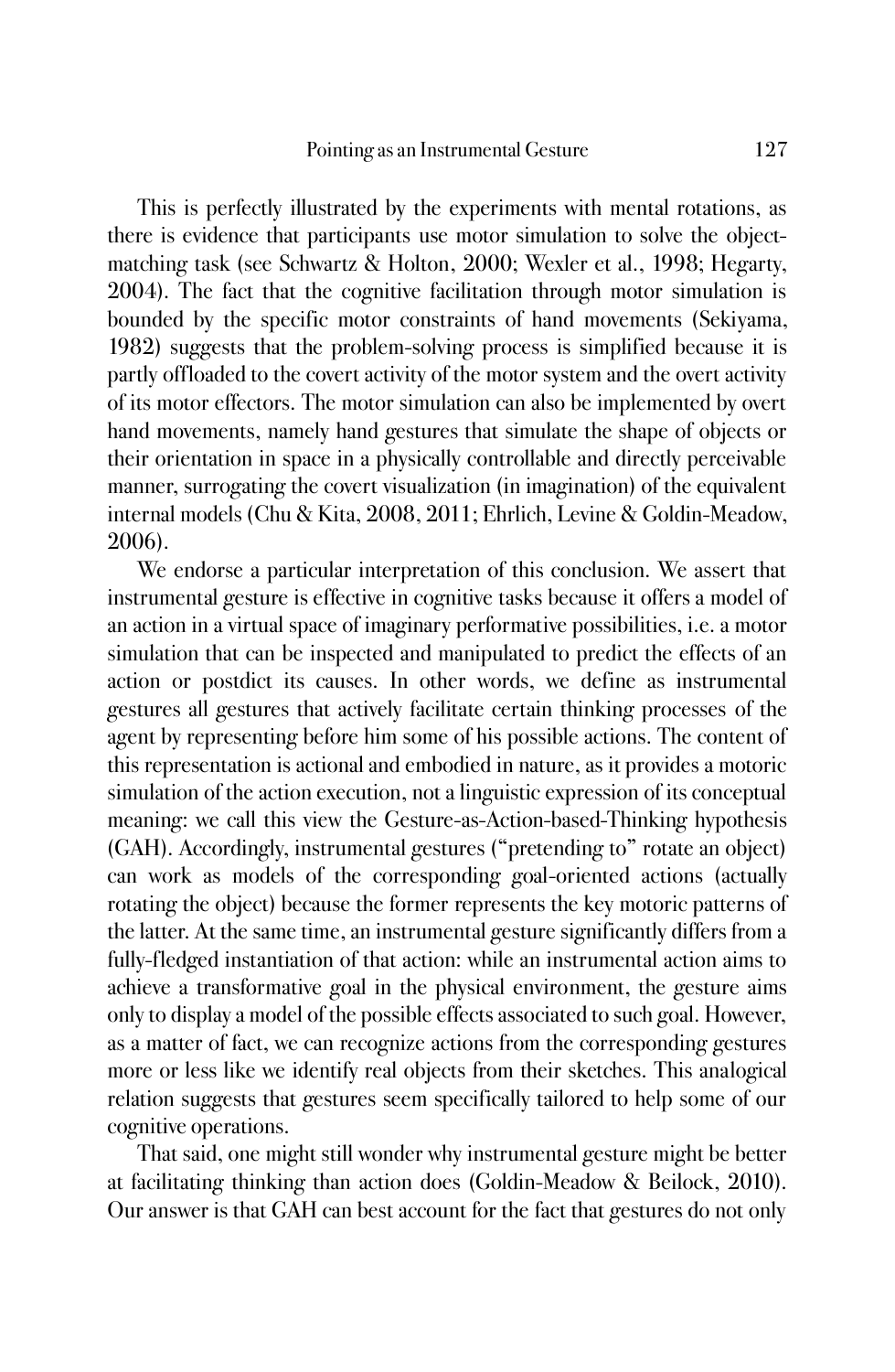follow from, but also actively re-shape our problem-solving processes by strategically instantiating in flesh and bones some concretely perceivable representation of those very processes. The subject's performances are actually augmented by the fact that gestures, unlike actual actions, are not constrained by sensorimotor contingencies, and thus can solicit the production of rich representations of virtual possibilities of actions; because gesturing allows her to physically embody and directly inspect a perceptual representation of the general structure of these virtual possibilities, gestures acquire the function to model, complete, speed-up and make more precise her own thoughts. Later in our discussion we will show that pointing is a particular and significant form of instrumental gesture, one that can successfully exemplify how this happens.

# 2. Gestures have representational contents

The distinctive idea of GAH is that instrumental gestures facilitate a subject's thought process by displaying it externally, materially incarnating it in front of the subject and, possibly, of other observers, making it available for perceptual appreciation and overt (possibly public) consideration. This idea seems in line with the psychological definition of a gesture as a 'material carrier' of meaning (Vygotsky 1962), i.e. a physical realization of cognitive activity that has systematic effects: by this reason, the "actual motion of the gesture itself is a dimension of thinking [...], thinking in one of its many forms" (McNeill 2000, p.98).

Instrumental gestures affect our cognitive operations precisely because, while dynamically integrated in the subject's brain-bodily unfolding (like actual actions), they are simultaneously exapted as vehicles of representational/symbolic content, i.e. models of virtual actions that gestures offer for explicit consideration and manipulation. Experiments can extensively document how, with protracted practice, gestures and mental rotation capabilities co-vary, generating novel problem-solving patterns. Both the frequency and the typology of the produced gestures vary with practice (Chu & Kita 2008): while object-movement gestures (representing the movement of an object by itself) increase, hand–object interaction gestures (pantomiming the agentive hand action on an object) decrease. This suggests that a new competence (based on previously unavailable abstract models of manipulation) is added to preexisting covert capabilities of mental rotation, and correlates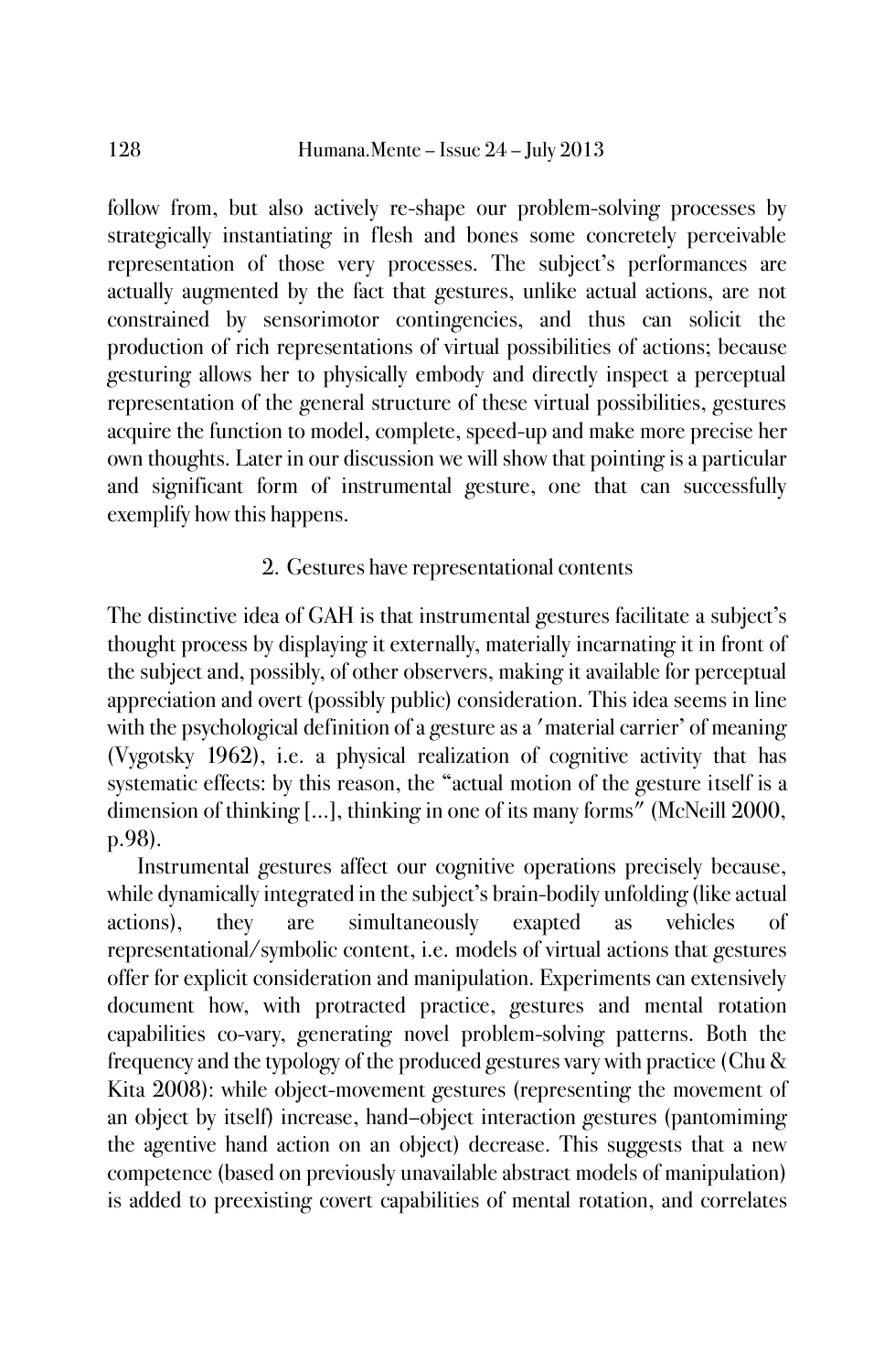with the gradual internalization of the models of the virtual actions. This hypothesis is strengthened by the evidence that verbal description of rotation in concurrent speech produces more agent-independent reports over time, and that the change of motor strategies is hampered when gestures are prohibited (ivi, p. 718). Such evidence confirms that gestures play an active casual role, as opposite to a merely expressive one, in solving the task of object matching: gestures do not simply explicate fully formed thoughts, they additionally mirror (and help complete) thoughts in statu nascendi, substantially contributing to shape them throughout their development.

Why should this contribution be representational in nature, even if only in a minimal sense? Instrumental gestures re-enact pre-specified body schemata as vicarious stand-ins for virtual actions or possible states of affairs: if we can intuitively differentiate between action and gesture this is precisely because we attribute a symbolic content to the latter. Such differentiation is perceptually possible because the normative conditions of gestures (the conditions under which gestures are successful), differ from the normative conditions of actions: an action is performed to accomplish a physical transformation, not to represent it; on the contrary, the corresponding gesture intends precisely to refer to that transformation, not to achieve it. Gestural movements suggest the effects of their corresponding action even if (and – to some extent - exactly because) it is evident that the performer doesn't intend to produce those effects: this requires complex capabilities of implicit projection and imaginary variation that allow visualizing possible sensorimotor contingencies that the gesture indirectly represents in a virtual space, rather than simply observing actual sensorimotor contingencies to which its movements would be directly adjusting to.

Endorsing a similar claim, Hutchins (2010, p. 97) notes that it is by bringing online such visualization skills that "gesture depicts a fictional event that facilitates reasoning", either reflexively (in the signaler herself) or communicatively (in its interlocutors). And Goldin-Meadow (2003, p. 186) asserts that gestures enrich our representational skills, either replicating the contents available in verbal format, or supplementing and nuancing them with information in the visuomotor format. The cognitive efficacy of gestures as overt virtual models is best accounted for by the concept of 'external representation' (Kirsch, 2010a): not too differently from other representational media (instantiated by speech, pictures, drawings, plastic arts, or – in a closer proximity with gestures - dance and pantomime), the gestural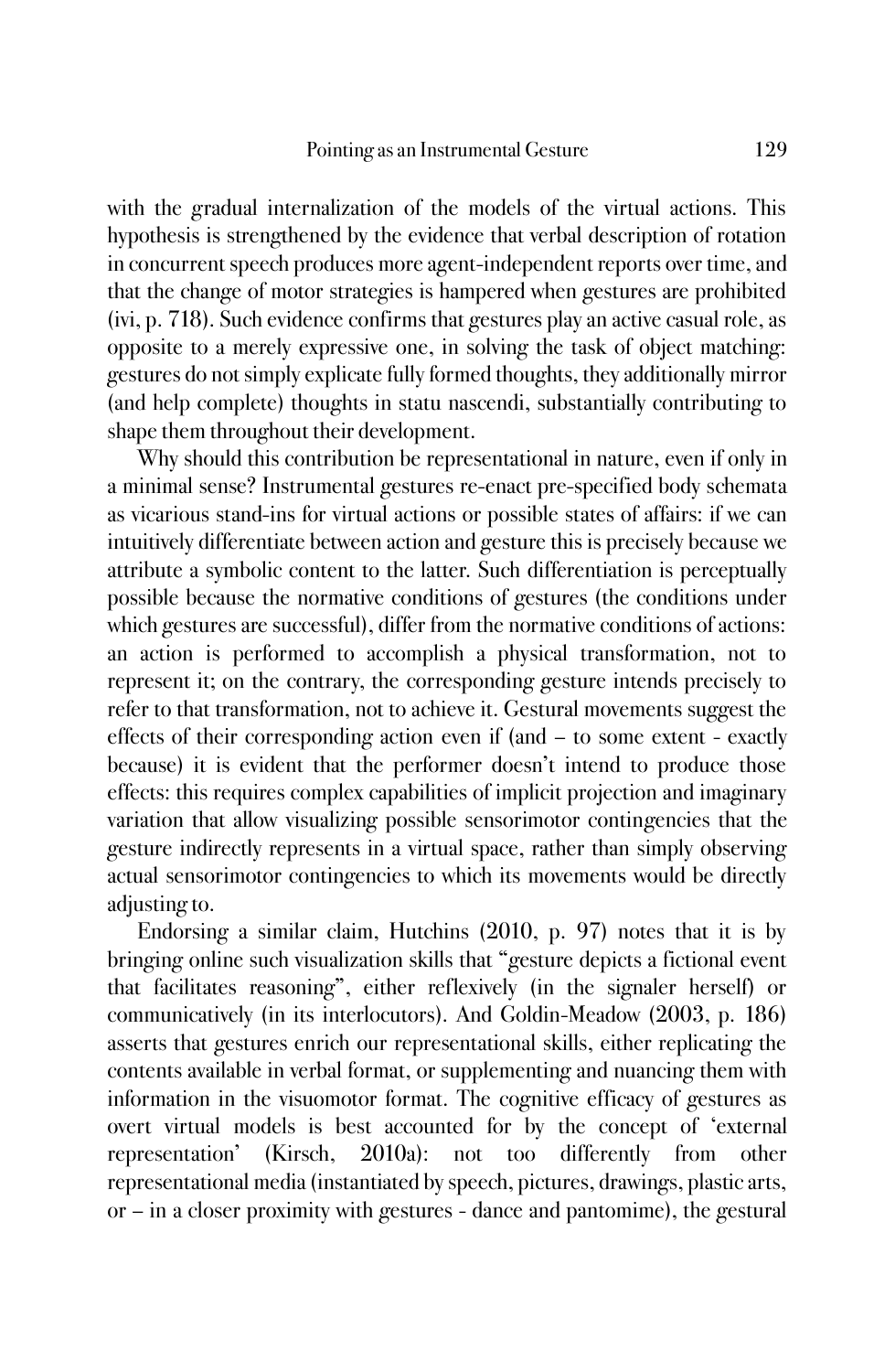medium, instantiated by action movements, offers a symbolic content that is spatially localized, publicly accessible, and passively (perceptually) affecting the observers and the performer herself.

With respect to mental rotation tasks, Chu & Kita (2008) documents the symbolic function of instrumental gestures, which are not only produced to evoke bodily schemata of familiar actions (one-to-one simulation of the action's movements through the gesture's), but also to represent some increasingly general patterns of movement representing the context of the action. The model manipulated by the gesture doesn't need to be a fully-fledged motor reenactement of the set of movements that implement an instrumental action; on the contrary, the gesture tends to symbolically exapt those movements to reference an entire typology of virtual events or features consistently associated to their goals (directions, trajectories, speed, or other general properties of objects and actions).

The symbolic function of gestures progressively becomes more important while the agent becomes more familiar with his gesture-based problem solving strategies. This happens in three stages the specific roles of which are empirically documented: in the first stage, gestures mimic the actions that would have been actually used to manipulate the objects (suffering from limitations by both the physical features of the object and the anatomical restriction of the body parts). In the second stage, gestures are de-agentivized: they don't reproduce familiar actions, but abstractly model them (body parts, especially the hand, represent the object, and the gestural trajectories represent the motion of the object). The problem solving strategy is detached: it is only limited by the anatomical restriction of the agent's body, rather than by the physical features of the object to be manipulated. In the third stage, the skill gained from the first two stages becomes internalized, as no overt bodily manipulation or representation is necessary anymore, and problem solving improves as it gets free from the limitations imposed by the sensorimotor contingencies. Summing up, the visible effects of de-agentivization and detachment result in more abstract, self-contained, gestural representations, culminating in fluent and efficacious internalization of the action simulation.

The gesture's incremental lack of precise correspondence with actual sensorimotor contingencies testifies that the agent is gaining more abstract and comprehensive internal models of potential situations (as recognized by McNeill, 2000, and recently confirmed by Goldin-Meadow & Beilock, 2010, p. 670). The abstract value of the gesture as a virtual model may increase with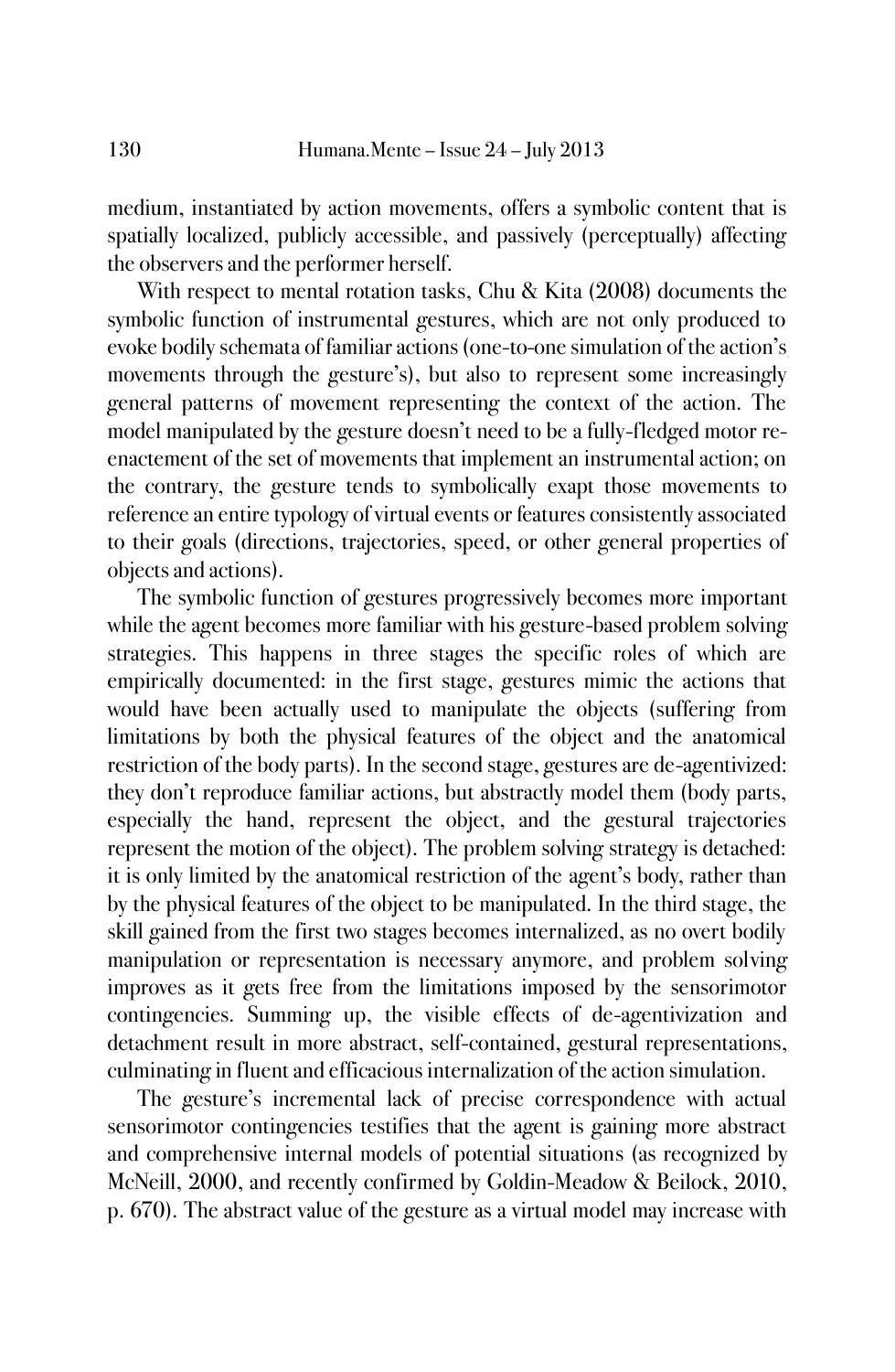de-agentivization and detachment, even if the gesture's resemblance to its corresponding goal-oriented actions decreases. Interestingly, deagentivization itself follows from the fact that the "inherent instability of motor execution may serve as a reservoir for different possible strategies" (Chu & Kita 2008, p. 721). Chu & Kita (2011) confirms that spontaneously produced gestures help solving spatial visualization problems (mental rotation task and a paper folding task); but as the subjects solve more problems, the spatial computation supported by gestures becomes internalized, and the gesture frequency decreases. The computational facilitation can be generalized to similar spatial visualization tasks, and persists even when, in subsequent spatial visualization problems, gesture is prohibited.

Since our analysis targets only self-affecting gestures (and not, for example, attention-getting gestures, emblem gestures, and interactive gestures), it is possible to conclude that the specific patterns of similarity/difference between such gestures and the corresponding actions characterize their relation as functionally dedicated (inherently structured to performance enhancement), rather than extrinsic (generally associative): their correspondence serves a referential function (i.e., the gesture serves to vicariate the action, not vice versa), in that it provides a representational model (i.e., only the gesture, not the action, has a content) that enables the manipulation of contextual information relevant for facilitating certain cognitive tasks. With regard to the similarities between gestures and actions, the gesture of hand rotations overtly embodies at least some of the general patterns (motoric, topological, and morphological) that would be necessary to actually rotate the objects, even without actually needing to fully accomplish this transformation in real space (this would prevent the gesture from visualizing the details of the imaginary rotations). With regard to the differences, according to the intuition proposed by Werner and Kaplan (1963), and later developed by Piaget (1968), in development an action can begin to refer to its typical outcome only in virtue of some intervening distance (physical and symbolic) between the former and the latter (e.g., movements typically involved in a certain form of interaction become detached requests for that interaction). Does reference mediated by distance/detachment implies representation? There are different opinions on this regard.

For example, some enactive (anti-representationist) approaches to cognition deny that contentful representations are among the constitutive components of basic minds (Hutto & Myin, 2012). This claim doesn't conflict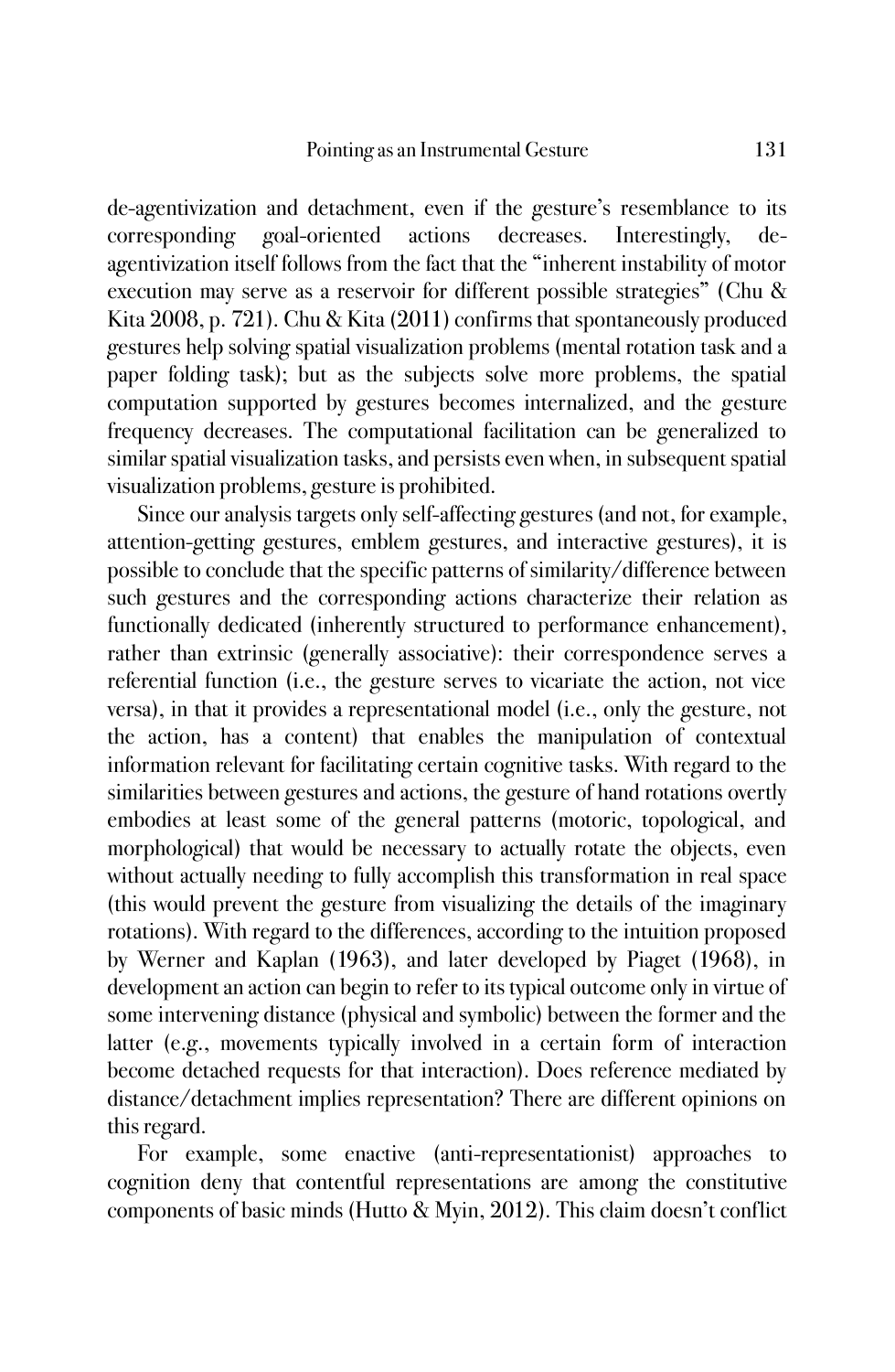with our representationist approach to instrumental gestures, which accounts for advanced, symbolic forms of cognition, rather than basic ones. An (at least minimally) representational story seems necessary to account for the functional difference between goal-oriented actions and instrumental gestures: namely, only instrumental gestures can function as material carriers of symbolic thought, as they do not only solicit one's own thought processes, but specifically display them perceptually. While skillful, unreflective goaloriented actions fundamentally are motor output adaptively modulated to match the perceptual reality, gestures (as well as ritualized embodied routines) work also as super-imposed models that actively change the perception of the context, transfiguring it into "a readily available problem-solving resource, one whose elements restructure the piece-finding problem and thereby reduce the information processing load placed on the inner mechanisms in play" (Wheeler in press). Representations seem required in that a content/vehicle distinction is in place: once they have developed a full symbolic distance from the corresponding actions, gestures do not simply re-enact the sensorimotor contingencies of those actions, but also invite to withdraw from them, while attending to the action context from a relatively detached perspective (Cappuccio & Wheeler, 2011; see also McNeil, 2000 p. 156, with reference to the Heideggerian account of 'signs' developed by Dreyfus, 1994).

## 3. Pointing: a case for structural de-agentivization and detachment

It is usually assumed that instrumental gestures can only represent goaloriented hand actions, like rotations of three dimensional objects in space. But we propose that pointing is also an instrumental gesture, even if apparently it doesn't represent any such hand action. We claim that pointing illustrates very well how a gesture can enhance our thinking processes because the symbolic contents made available by it happen to facilitate certain cognitive tasks. Why is pointing an instrumental gesture? And what is it an instrument for?

Consider the extreme case of "abstract deictic gestures, which point to a seemingly empty location in front of the speaker or move as if to track a moving object" (McNeill 2000, p. 170). These gestures "could be related to the ability to orient our body parts (e.g., gaze and the hand) toward a target in the physical environment, and to the ability to track the target when it moves." According to Kita (2000, 170-171), pointing provides a peculiar case for GAH because, even if it doesn't need an "obvious enactment component" (i.e., it doesn't aim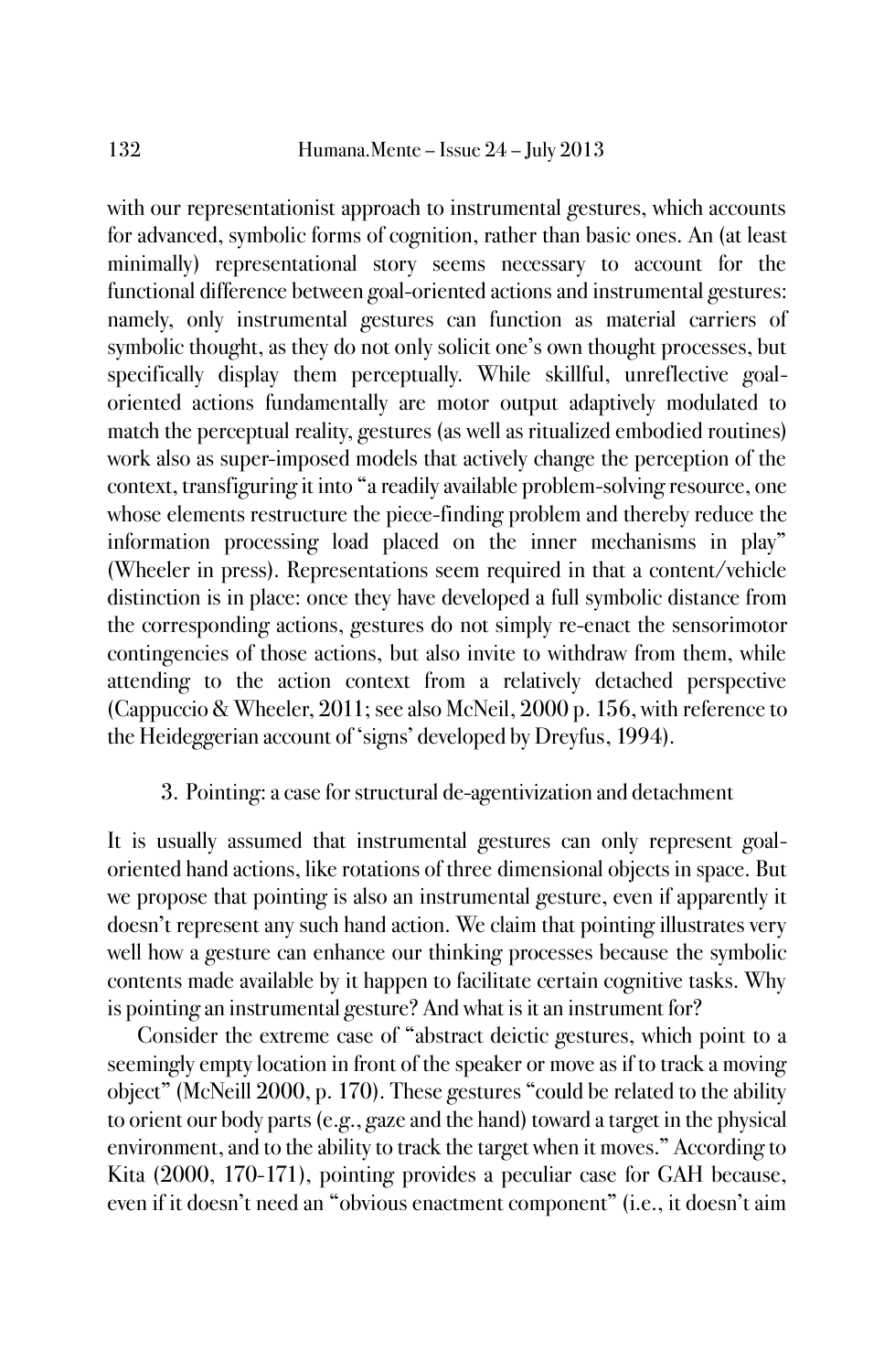to produce direct physical manipulation of the external reality, like other instrumental gestures), it is "also formed by spatio-motoric thinking" (it reconfigures the subjective spatial perception and the attentional state of both the producer and of the observers). Index-finger pointing has a prototypical function as an embodied vehicle of externalized, symbolic representation. The representational content conveyed by pointing is fundamentally twofold.

Primarily, it conveys geometrical information on gaze direction, i.e. a model of a virtual agent's system of attentional/ocular fixation/orientation (Cappuccio & Shepherd, 2013; Shepherd & Cappuccio, 2012). This view is in line with the individualistic accounts of the ontogenesis of pointing (Vygotsky 1962, Bates 1975), and is corroborated by the studies suggesting that the first instances of pointing are manifestations of the child's own attention during tactile exploration of close-by objects, and that only subsequently this gesture becomes social in its use, while infants become gradually aware of the responses given to this action by the adults (Carpendale & Carpendale 2010). By pointing, the agent maps the abstract information on her gaze/attention into the set of performative hand-based and postural motor skills that concretely allow her to align finger, hand, arm, torso and whole-body with the orientation of her eyes, hence facilitating future actions on the target. Through this mechanism, the pointing subject himself can look into the direction indicated by his own pointing finger. This situation invites him to split his attention between a certain direction and, simultaneously, the index finger (signifier) that symbolizes attention towards the very same direction: this division is also a duplication of the concrete pointing subject into an agent who looks while looking at himself looking. Pointing is a symbolic replay (a predictive/postdictive model) of gaze and posture direction that refers to the very action of gazing while being categorically irreducible to it: this distance is structural because an index finger can replicate the visual orientation of the eyes but obviously, unlike the eyes, doesn't produce its own sense of vision. Its function is parallel to but incommensurably different from looking and, therefore, inherently abstract. In the virtual space drawn by pointing, the index-finger extension acts as a virtual stand-in that informs the observers (including the signaler himself) of the mere possibility of a certain direction of sight, implicitly inviting them to align their gaze accordingly.

Secondarily, the representational content conveyed by pointing encompasses also the symbolic meaning that is associated to the designated object for the fact that the signaler intentionally highlights it (Bruner 1983).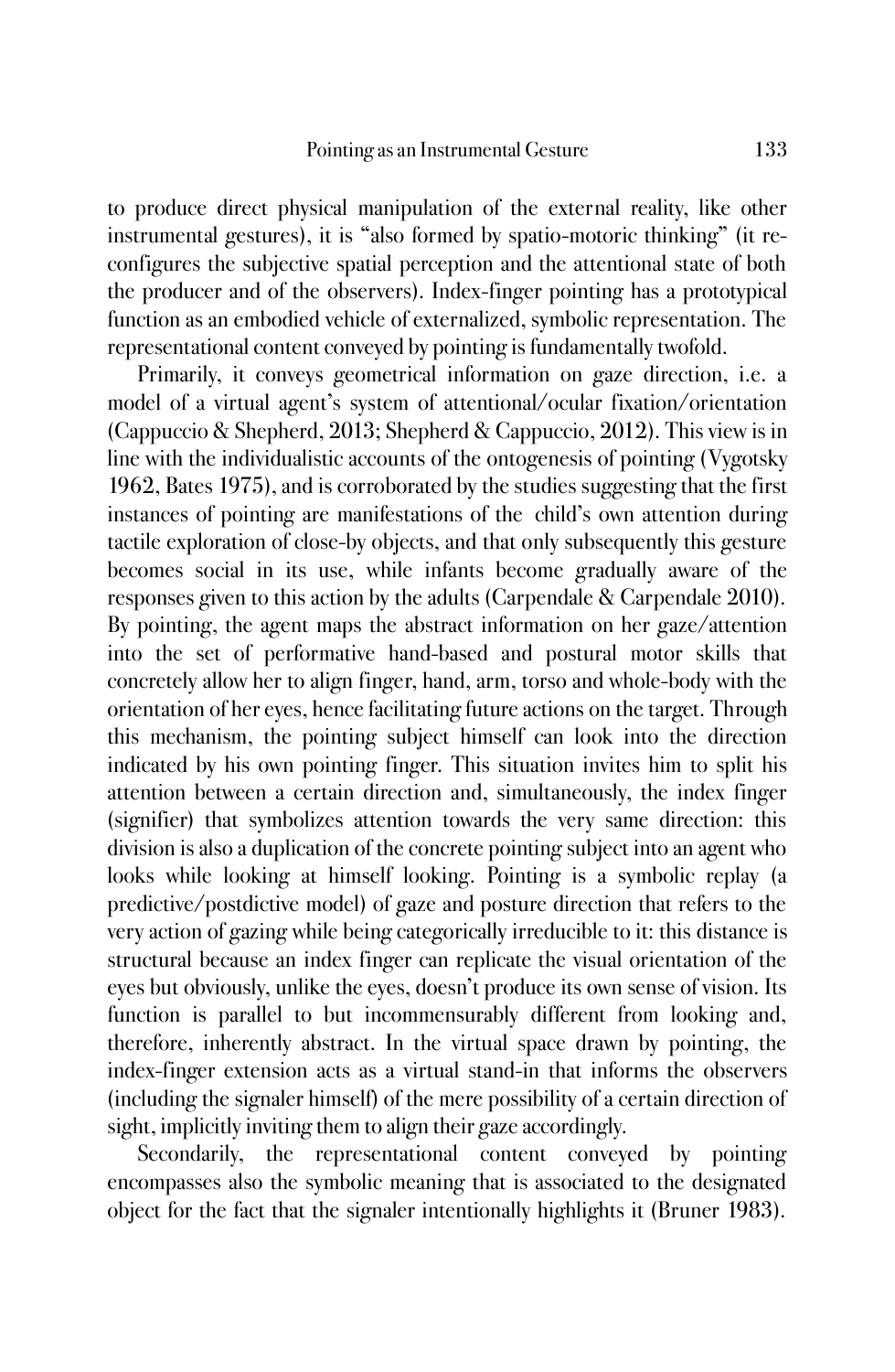Pointing is one of children's first symbolizing devices in the "joint attentional frame" described by Tomasello (1999). The signaler's attention is not only incidentally communicated by his eye direction, it is also intentionally represented by his pointing finger. The signaler's attentional state affects the subjective perception of the indicated target in all the recipients that are aware of the signaler's pointing and can understand its declarative intention, recognizing in this target a focus of joint attention and symbolic representation. The intersubjective meaning of this common focus is actively modified by the very act of declarative pointing on the basis of the common ground of skills, knowledge, and cooperative goals that the co-attenders share: e.g., an empty chair can be highlighted as either a symbol of the person who usually sits on it or as an invitation to sit on it, depending on the contextually relevant information that the co-attenders share; a physical location in the ecological space of situated agents is transfigured into a formal indicator of a position detached by them, and identified by a metric system of geometric coordinates.

Therefore, the instrumental action that pointing represents is primarily the motor action of ocular re-orientation that targets a certain point in space, and secondarily the imaginary affordances associated to that point on the basis of the background information shared by the signaler and the co-attenders. Its goal is to realign the co-attenders' perceptual field and allow them (including the signaler herself) to see the world under "a different angle", either in a strictly sensorial sense (update the visual perspective, moving the eyes to a new perceivable target) or in a symbolic one (update the associated imaginative content, modifying its representational meaning in function of the joint attention established between co-attenders).

Now, in a communicative scenario, one can solicit a co-attender to bring an object by pointing at it; but, while dealing alone with the physical reality, one cannot displace an object by simply pointing at it with his finger. Like other instrumental gestures, pointing can't be used to directly manipulate or physically transform any object; additionally, unlike other instrumental gestures, also the action that it represents does not aim to produce physical transformation/manipulation: the "eye-action" for which pointing stands in (ocular re-orientation, either voluntary or automatic through saccadic movements) is essentially observational in nature. Another important difference between pointing and the other gestures is that a simple vector with a fixed dimension is sufficient to represent the eye-action in a schematic form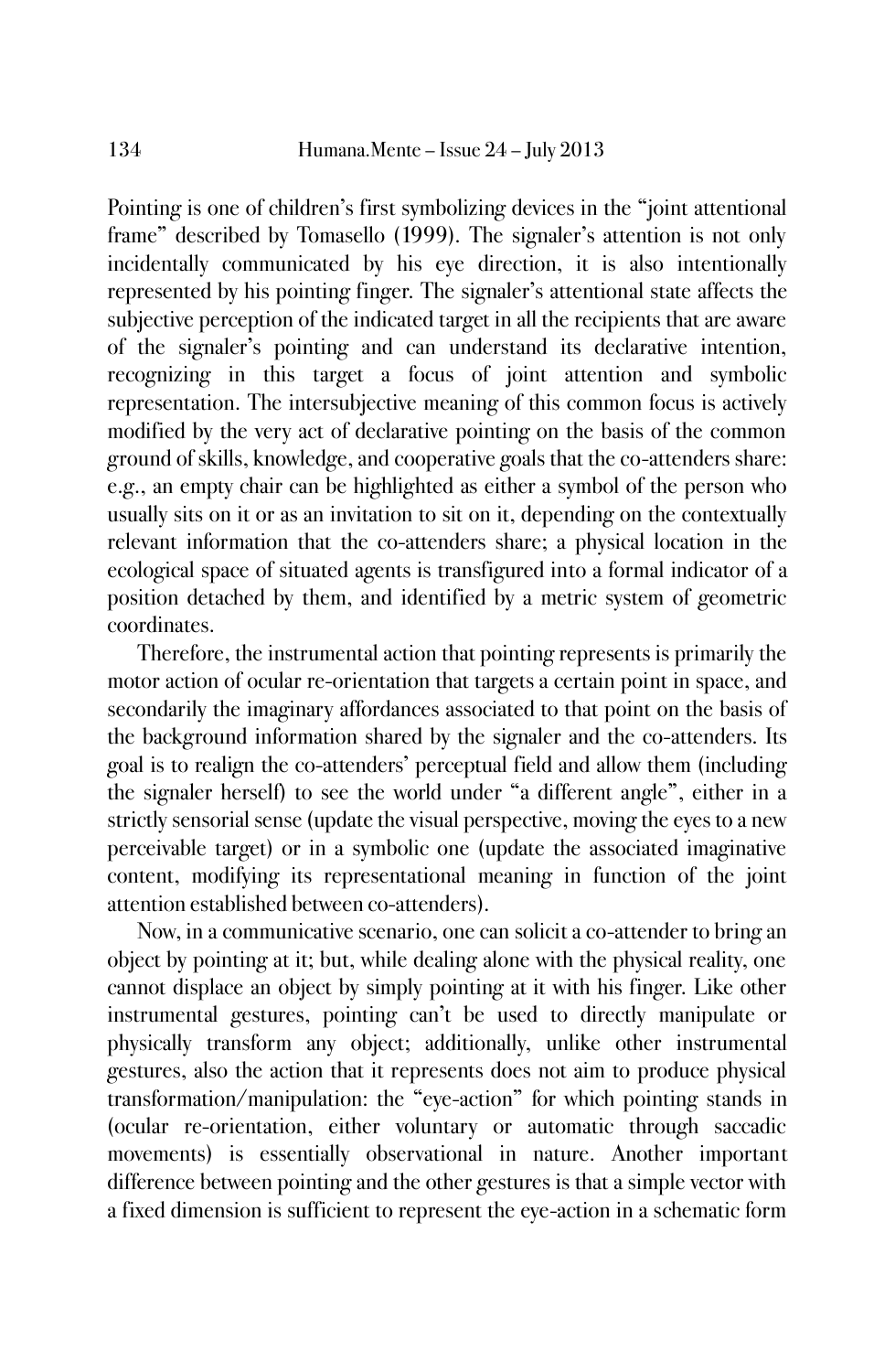via pointing, while the complexity of the hand-actions represented by the other gestures involve a high number of degrees of freedom. The non-manipulative, vector-representing function of pointing makes this gesture one of the most paradigmatic cases of GAH: unlike other instrumental gestures, pointing doesn't just occasionally produce the effects of de-agentivization and detachment; on the contrary, it structurally relies on them to produce its indicative function. Pointing specifically serves to indicate objects in the extrapersonal space and highlight them as symbolic referents in a potentially contemplative, virtually detached dimension, not as poles of real actions affording immediate manipulation in a practical dimension.

## 4. Neuroscience and phenomenology of pointing

Neurofunctional data (see Ulloa and George, this journal issue) suggest that pointing gestures and eye gaze elicit similar attentional responses (Langton & Bruce, 2000), and share a basis of information instantiated by common neuronal structures, mainly the superior temporal sulcus (Sato et al., 2009). This is significant in relation to the distinction between peripersonal and extrapersonal space (the spatial dimension targeted by pointing), as we know that the perception of peripersonal space is modulated by the vocabulary of motor actions mapped in the premotor areas (Rizzolatti et al., 1988), while the extra-personal space is mainly mapped by intraparietal areas related to gaze direction and attention fixation: that is why the manipulation of extrapersonal space "is mainly subserved by oculomotor circuits, in which spatial information arises from neurons whose receptive fields are coded in retinal coordinates" (Neppi-Mòdona et al., 2007).

This neurofunctional dissociation reflects the different behavioral and experiential significance of far and near space, which respectively correspond to the domains of contemplative and manipulative actions. Both neuropsychological (Milner and Goodale 2006) and phenomenological (Kelly, 2001) accounts have stressed the functional differentiation between pointing and goal-oriented hand actions such as reaching for grasping, theorizing that they are controlled by two autonomous cognitive architectures ("ways of vision", or "ways to see" according to Jacob & Jeannerod, 2003) respectively dedicated to the semantic and pragmatic modalities of spatial processing: on the one hand, a "vision for perception", encoding metric coordinates (objective distances), and representational in character (decoupled from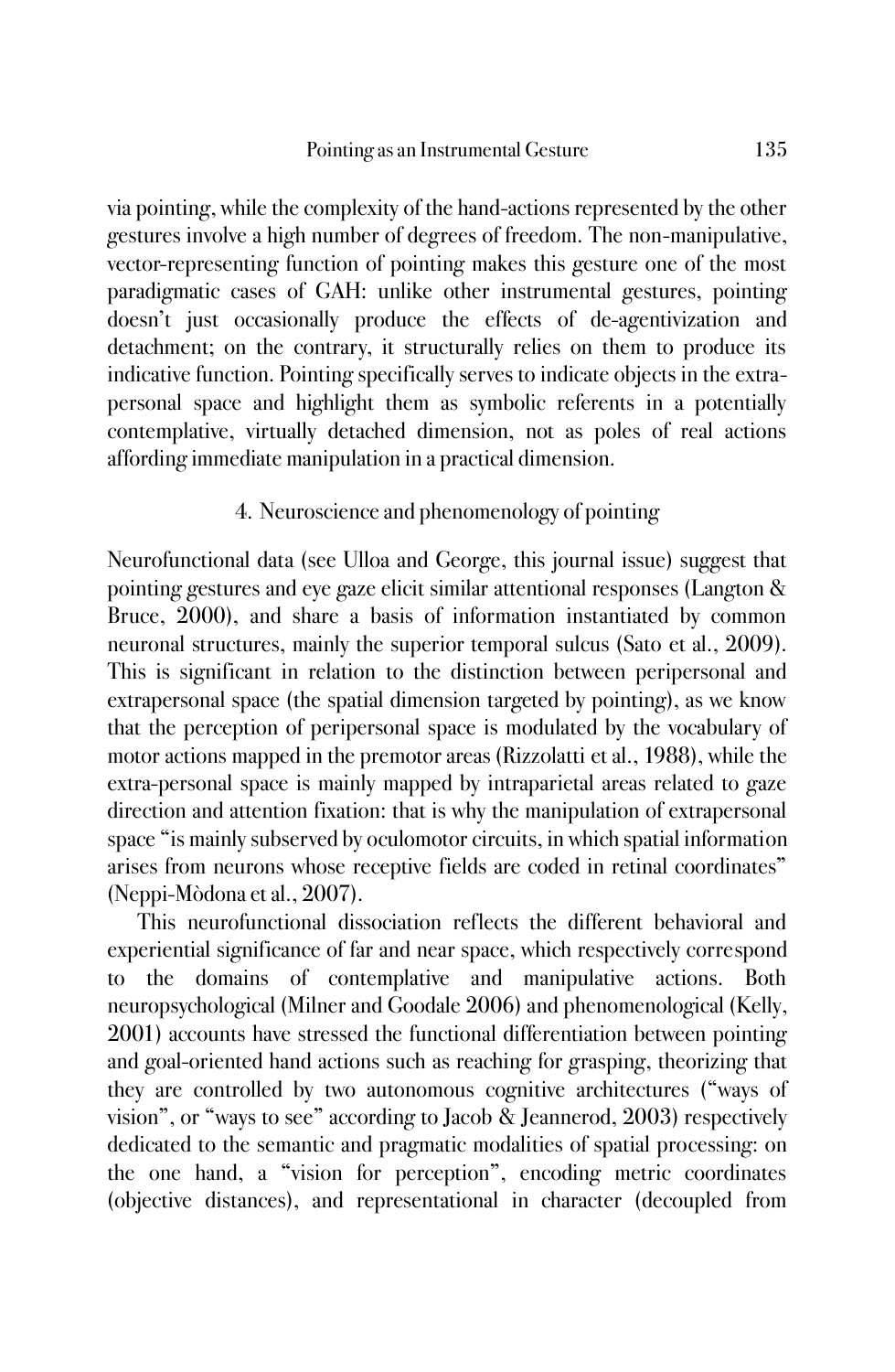immediate interaction and regulated by agent-neutral, context-independent geometrical norms); on the other hand, a "vision for action", adaptively responsive to motor opportunities embedded in practical contexts, and dispositional in character. A precursor to this view can be found in Merleau-Ponty's Phenomenology of perception (1945), which builds on a famous neuropsychological case studied by Goldstein and Gelb (1918): according to these classical studies, pointing exploits the first way of vision, because it requires spatial information encoded in terms of positions to transfigure the target objects into stand-ins for symbolic reference and detached representation; manipulative hand-action processes exploit the other way of vision, because they need spatial information in terms of operative situations to respond to ecological affordances by means of pre-reflective embodied skills.

One of the crucial differences at stake is that the representational/symbolic contents play a defining role only for the positional organization of space, and don't have any evident weight in motor intentional behaviors familiarly produced by skilled agents in a space of situation (Kelly 2002). Only the former involves attentive consideration of the distance - both physical and symbolic - that separates the subject and the object of the action: while objects in the peripersonal space pre-reflectively afford possible hand-actions that are familiar to the agent in terms of practical know-how, objects referenced in the extrapersonal space via pointing principally invite contemplative awareness of the bare fact that they are objectively present. This representational and symbolic function of pointing invites two or more co-attenders to establish a particular attentional structure, as previously remarked: it highlights the indicated target as a focus of interest for their joint attention and factual knowledge (common ground), rather than as a usable object affording immediate manipulation.

It seems clear that pointing does have a representational content like other instrumental gestures; but is this sufficient to include pointing in the set of instrumental gestures (like hand rotations), in accord with GAH? Two objections might be deployed to resist this inclusion. The first intends to show that the format of the representational content of pointing is linguistic, rather than motoric/actional; the latter that pointing doesn't have any representational content at all. In particular, the first objection contends that, because the function of pointing is often associated to language, the meaning of the indicated objects is highlighted by the speech that accompanies the gesture. If this is true, then a symbolic meaning can be conveyed by pointing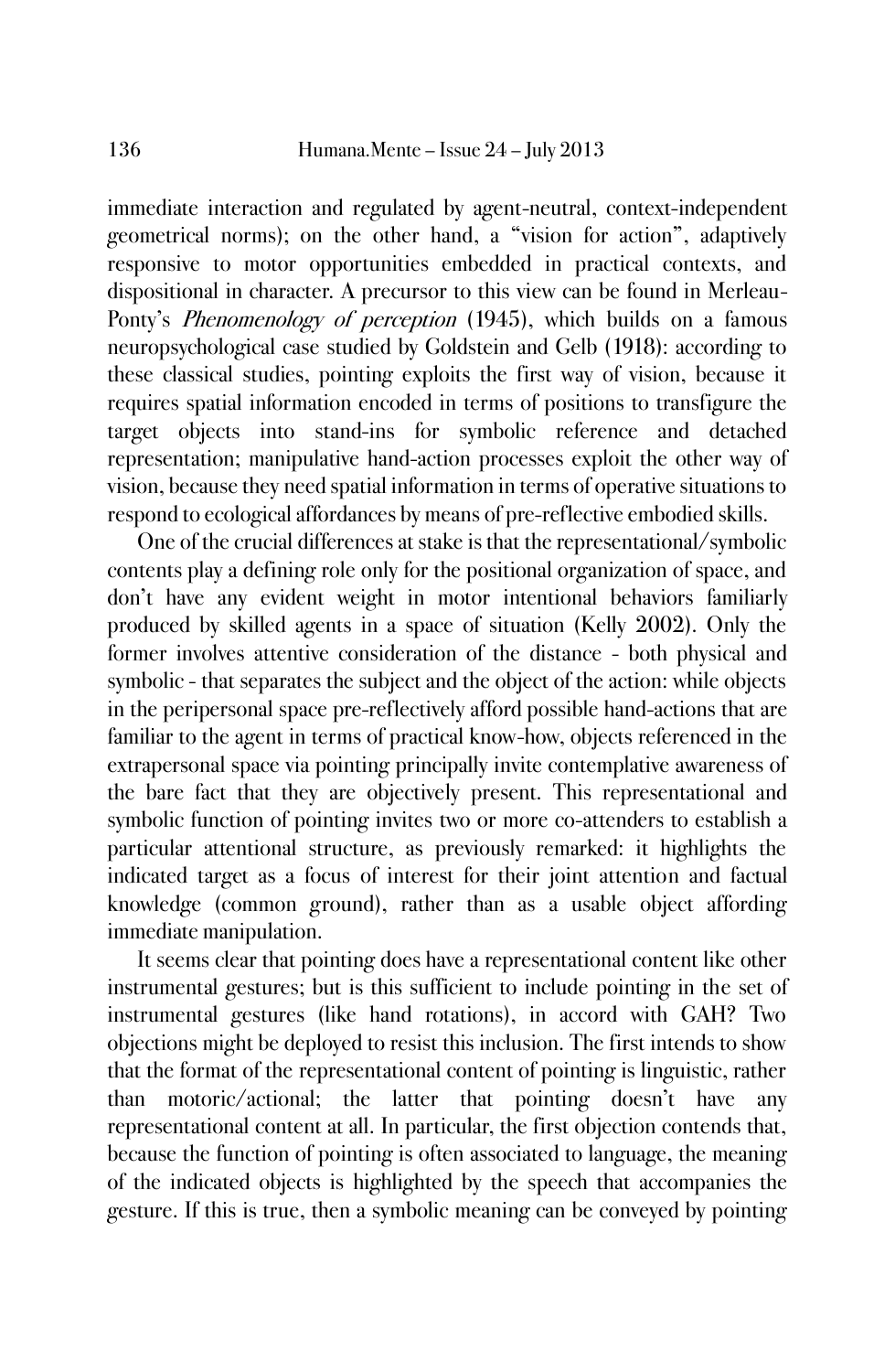through the linguistic system alone, without involving the simulation of actions. The second objection contends that, unlike other gestures, a pointing index finger does not have any representational function in that it does not serve to simulate any manipulative or goal-oriented action.

Were these objections correct, pointing would be just a communicative, non-instrumental gesture; it could definitely affect the communicative context, but it would never play an active role in externalizing or enhancing the agent's thinking processes. Pointing wouldn't be a legitimate instance of GAH: it would hardly provide any representational contribution to non-linguistic tasks and, even if it did, its symbolic meaning wouldn't obtain from the representation of a motor action, as our hypothesis requires. But it seems that the assumptions supporting both objections are false: against the first objection, we stress that pointing is a form of re-enactment that actively creates or discloses new linguistic meanings, rather than passively mapping preexisting linguistic meanings into the available indicated objects; against the second objection, we note that it is impossible to appropriately model the representational, content-productive function of pointing without recognizing that this gesture is a virtual re-enactement of a particular kind of motor action, i.e. eye movements whose goal consists exactly in controlling the observational, non-manipulative function of gazing behavior.

## 5. The role of pointing for language acquisition is constitutive, not derived

To respond to the first objection, we remark that - even if pointing largely occurs in communicative contexts, and is often accompanied by speech - its primary function can exist independently of both language and communication in general. On the contrary, pointing seems more of a precursor of language, and an important one, because it scaffolds joint attention in both development and evolution. Such coordination of attention is a way into declarative communication, not only its outcome (as suggested by the evidence that gestures facilitate speakers highlighting perceptually present information, see Alibali & Kita, 2010). On the other hand, language could hardly mature a conventionalized semantics without the mediation of a flexible and universal deictic designator of objects and actions, such as pointing: in development, reduction of pointing frequency is a symptom for the diagnose of severe impairments of communicative and social capabilities (American Psychiatric Association 1994); in evolution, non-verbal deixis did not derive from verbal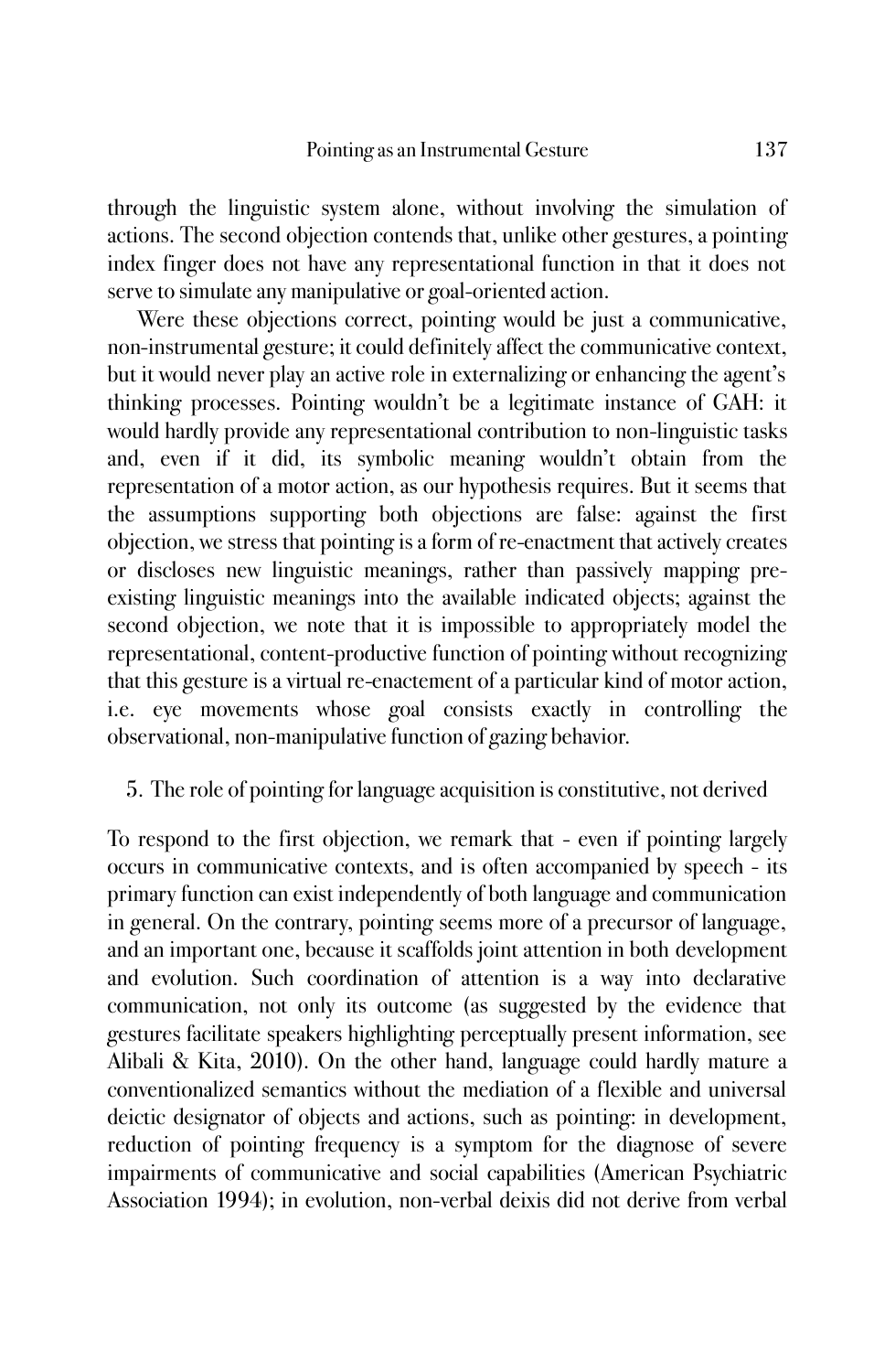deixis, but plausibly played a role in the acquisition of both joint attention and language (Leavens, Racine, & Hopkins, 2009). Without an appropriate triadic attentional scaffold that allows reciprocity, mutual knowledge, and nomination of individual objects, communication remains confined to asymmetric, affective, audience under-specified, vocalizations and bodily signals (Shepherd & Cappuccio, 2013, building on Tomasello, 2008). Pointing is one of the animal communicative signals with the highest potential to motivate this transition (Cappuccio & Shepherd, 2012).

Hence, pointing's function can't be linguistic at root because it precedes and sustains the very acquisition of language, scaffolding nomination in joint attention experiences that symbolically unite visual and vocal cues. This way, pointing highlights external representational contents (the objects that it makes publicly salient for mutual consideration, either in perception or in imagination) and makes them available as shared linguistic objects. Pointing contributes to nomination, but – like other gestures - it is also consistently produced in non-linguistic contexts to draw virtual objects in an imaginary space and help individual or shared cognitive processes related to symbolic visualization, memorization, and manipulation. For example, according to Hutchins (2005, 1567-68), the Micronesian navigators used to point to the stars to fixate the memory of an imaginary map of their travel, mentally superimposing certain key locations on the spatial landmarks provided by the star points. This way, highlighting the position of the stars as material anchors, the navigator "creates a model of the voyage that he can see and manipulate from his point of view on the deck of the canoe". In a rather similar way, according to Kirsh (2010b) Irish river dancers and choreographers use their hands and gestures, and occasionally pointing-like finger movements, to mark well-defined positions and iconically represent certain dancing steps during rehearsal: using their gestures as a small-scale replica of their full-body movements, they "create a simplified or abstracted version – a model" of the dance phrases they have to perform. In these cases, whether gestures are accompanied by speech or not, their role is to reorganize the representation of the physical space, transposing the relevant spatial cues from a situational to a positional framework.

This re-organization, highlighting relevant objects of individual or shared interests, and setting up a hierarchy of perspectively oriented levels of relevance in the perceptual experience, might become serviceable to associate pointed objects and linguistic contents, and fixate linguistic and social norms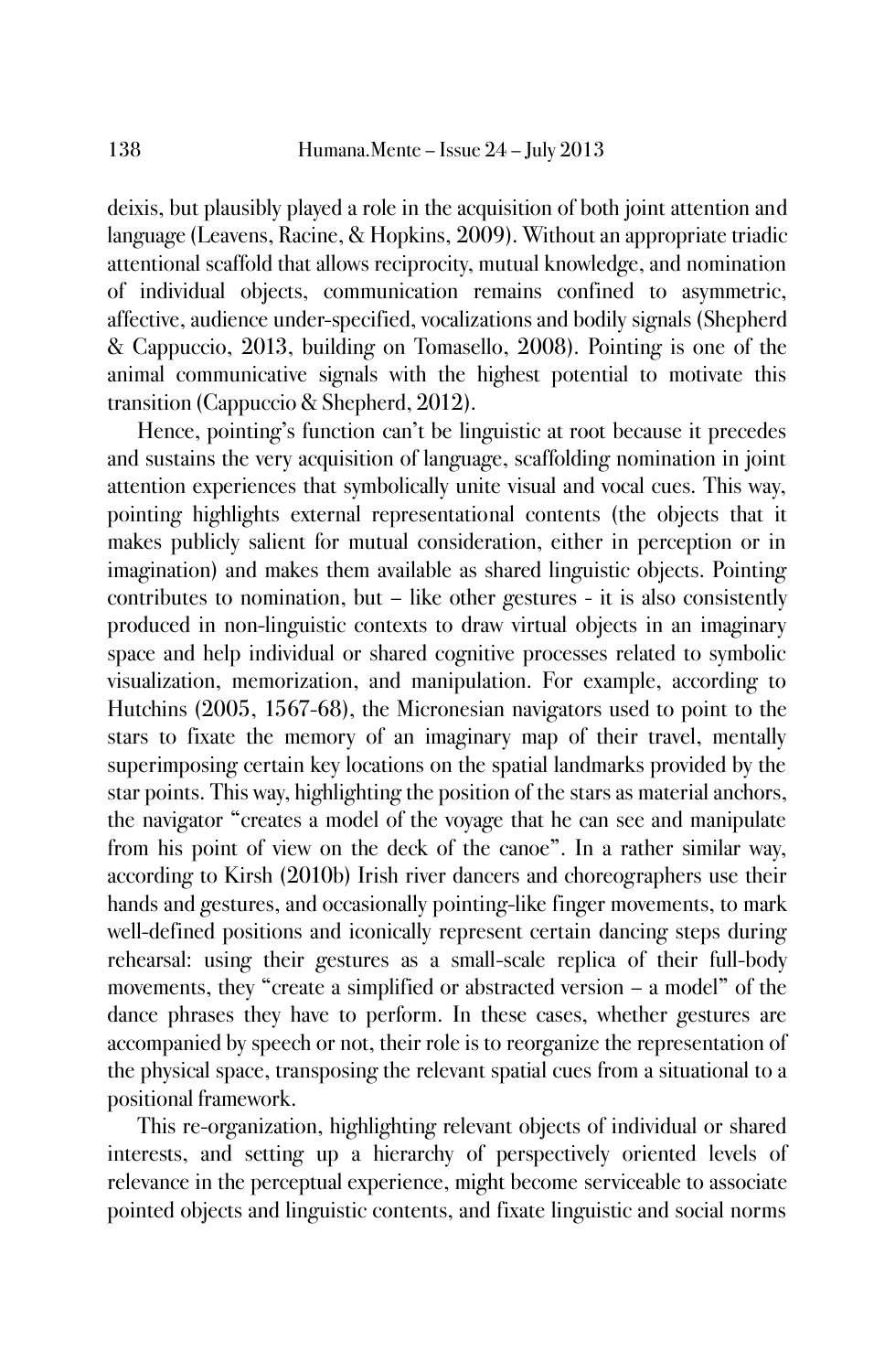in either private or public memory. This is consistent with the view that gestures don't simply accompany, but also affect different aspects of linguistic production (Graham & Heywood, 1975; Rimé et al., 1984; Rauscher et al., 1996). If gestures can sustain language production this is probably because they may also have a non-linguistic function, in line with the Information Packaging Hypothesis:

the process of informational organization is helped by representational gestures. It is helped because the production of representational gestures involves a different kind of thinking (namely, spatio-motoric thinking) from the default thinking for speaking (namely, analytic thinking). Spatio-motoric thinking provides alternative organizings of information that are not readily accessible via analytic thinking […] The Information Packaging Hypothesis stipulates that what generates a gesture is spatio-motoric thinking, which has a raison d'être independent of speaking. Consequently, it is expected that gestures and speech have a certain degree of independence from each other (Kita, 2000, pp. 166-170).

Even before or without accompanying speech, pointing holds an important function in reorganizing our thoughts.

6. Pointing doesn't only produce, but represents gaze coordination

To respond to the second objection, we stress that pointing is a gesture with a peculiar representational function: namely, it doesn't represent immediate manipulative effects in the physical world, but attention-states and knowledgestates (including those of the agent who points). This is particularly evident in the declarative/informative use of pointing, when its expected communicative effects primarily depends on sharing some specific symbolic content, i.e. the common knowledge that the co-attenders share (Tomasello 2008).

Consider well-formed instances of declarative/informative pointing that successfully align the signaler's and the recipient's gaze direction: they do not only bring about actual coordination of attention between the signaler and the recipient(s), they concurrently impose a perceptually vivid and immediately shared representation of the very situation of coordination that they bring about. In other words, declarative/informative pointing is not just a strong visual stimulus to coordinate attention, but also one that symbolically represents the fact that attention is actively being coordinated by it (for a thorough analysis, see Cappuccio and Shepherd 2013, building on the concept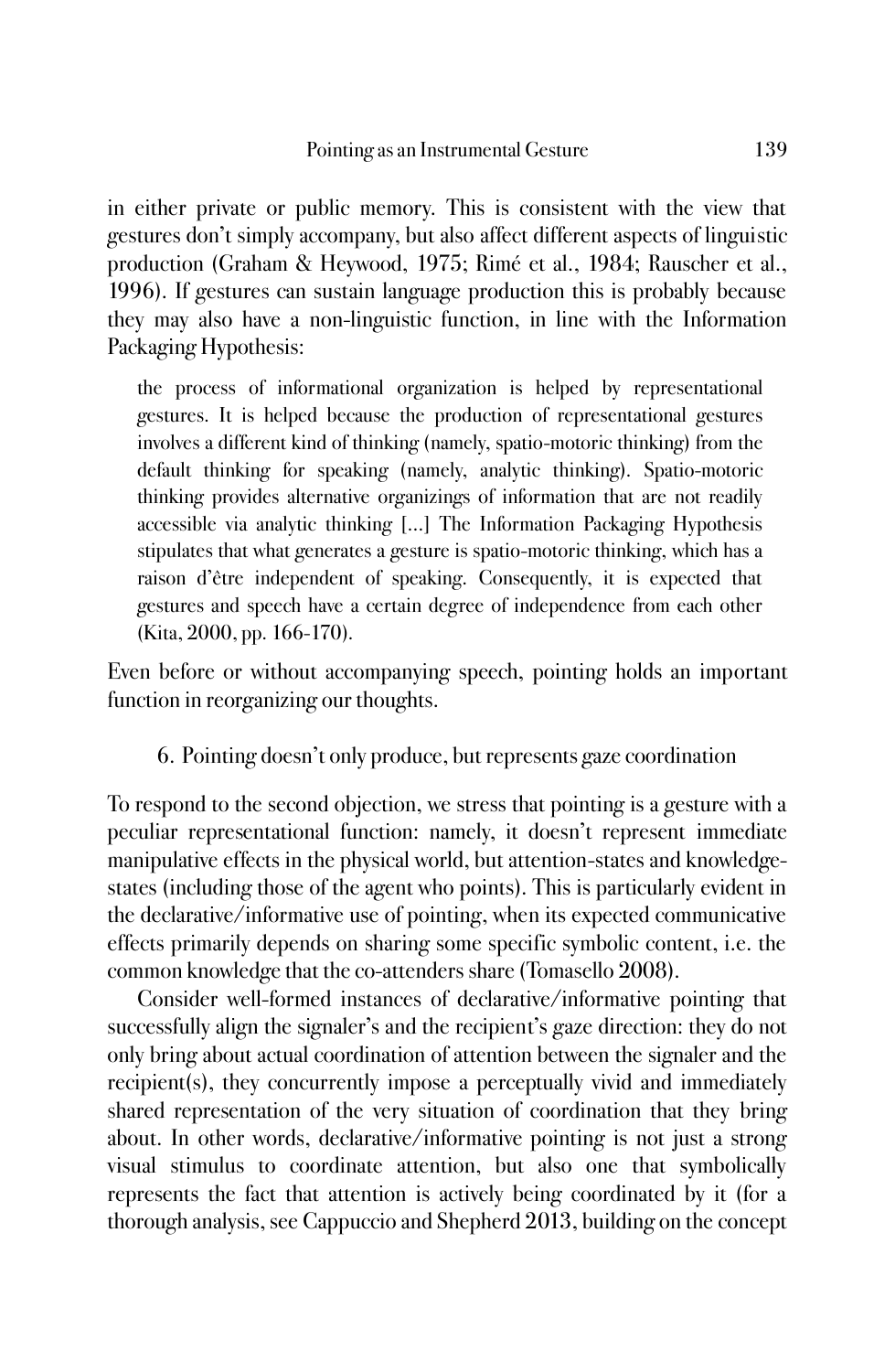of "self-involving situations" of joint attention proposed by Peacock 2005). This happens because pointing is not just an ostensive signal (one that displays a certain communicative intention, like other natural signals), but also a selfostensive one. It is a very peculiar signal that represents its intention to display a certain communicative intention, thus stressing its declarative valence.

What is the specific representational contribution that pointing offers for cognitive self-stimulation (i.e., augmentation of one's own attentional and perceptual processes) processes? Since pointing vicariates the signaler's gaze direction and represents it in front of her, its primary representational function is to make visible in a stylized symbolic format what couldn't be otherwise visible to oneself in a pre-symbolic context: one's own eyes. This is how pointing scaffolds and speeds-up our processes of attention re-direction and fixation by actively representing them in front of us, not unlike other instrumental gestures do. Since ocular movements are legitimate actions, having the goal to re-direct vision and solicit attention shifts, it is true that there exists a goal-oriented action of which pointing is a symbolic model. However, such action is eye-based, not hand-based, and has contemplation as its goal, not physical manipulation. Additionally, often pointing is produced not only for the sake of controlling one's own attention, but concurrently to offer a public, openly visible, and socially effective representation of it that is symmetrically accessible by all the observers and simultaneously affect them: a "triadic virtual agent", a pre-formed template for gaze coordination and cooperation that, through development, is progressively employed to initiate the situation of joint attention according to the general model of ontogenetic ritualization (Tomasello, 1999).

However, it is crucial that also when aiming at social interaction pointing doesn't simply serve to directly produce gaze coordination, but also to modify the rich meaning of the very social context in which gaze coordination intervenes (Shepherd, 2010). Through pointing, the signaler enjoys the opportunity to manipulate not only the co-attender's gaze direction, but also her imagination, by displaying a symbolic model of their joint attention towards an object of common knowledge. This allows an infant to request symbolic forms of engagement in joint attention that are crucial for the acquisition of complex narratives and mentalistic skills through the feedback provided by the caregivers (Franco & Butterworth, 1996).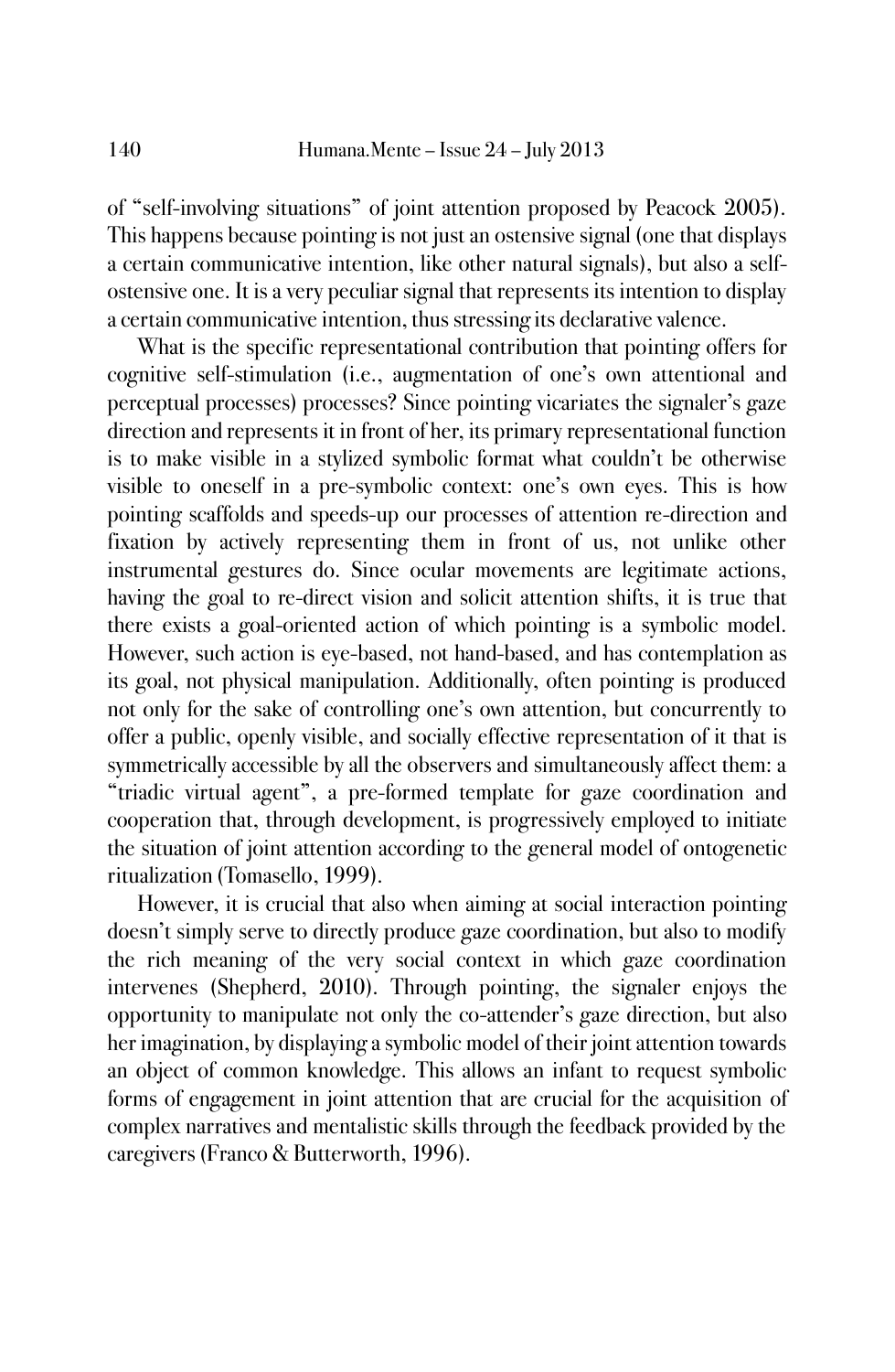### 7. Pointing helps us think

Pointing is sufficient to modify the pointer's spatial perception and attention, and this explains why this gesture can and actually is employed in an instrumental way: to represent certain cognitive processes in order to monitor them and enhance them. Two experimental studies focusing on counting skills confirm that pointing primarily plays an instrumental role in facilitating numerical thinking, and that this facilitation relies on an actional competence, not a linguistic one: Alibali and DiRusso (1999) found that pointing gestures help children link sets of objects to their corresponding number words (when counting "one" "two" "three", etc.); Carlson et al., (2007) showed that adults are faster and more accurate in counting when they can point. The first study suggests that pointing plays a constitutive role, not just an expressive one, in articulating the early developments of analytic, attentional/perceptual, and linguistic operations: therefore it doesn't presuppose, but actively scaffolds the visuo-spatial manipulation of the corresponding linguistic/analytic contents. The second study suggests that the nature of this scaffold essentially relates to the motoric enactment of the pointing gesture: simple sequential fixation of the objects to be counted doesn't grant the same performances that are achieved when fixation is concurrently represented as an explicit symbol in front of the subject through his own index finger.

A notable aspect of this dynamic is that the pointing subject can reflectively control his own attentional processes through a duplicate of his ongoing observational activity. Pointing hence represents a stand-in for the corresponding series of acts of ocular redirection; the benefits received from monitoring these acts affect capabilities such keeping track of what has been counted, individuating objects, focusing on a particular object, anchoring number words to objects, with overall increased command of the abilities to visualize, double-check, re-organize, concentrate, and parse in time/space the task of counting.

Different hypotheses could explain why this facilitation occurs. A promising hypothesis is that the process of counting is not enhanced by the mere perception of the pointing finger, but also by the execution of its motor schema in correspondence with the observation of the counted object. Therefore, even without visual and proprioceptual feedback (even without perceiving one's own finger), the activation of the motor programs related to the relevant skills could be sufficient to encode the counted objects in first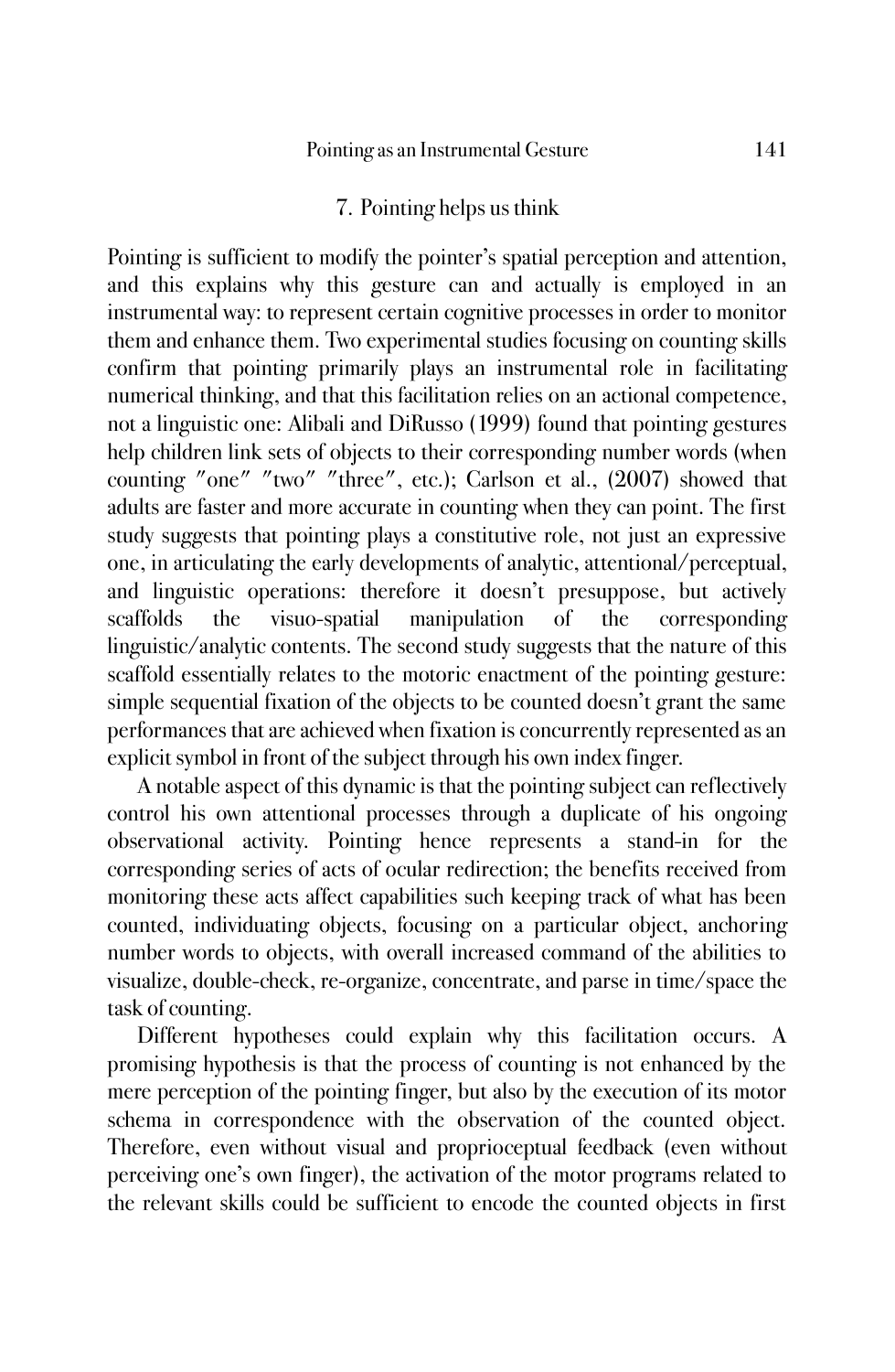person body coordinates, facilitating the representation of their position in a manner that is easier to remember and manipulate. This possibility seems more than plausible, as two reports confirm that the motor programs for finger movements stored in the pre-motor cortex play an active role in counting tasks: a TMS study (Sato et al., 2007) correlates the excitability of hand muscles with representation of numerals; and a fMRI study (Tschentscher et al., 2011) shows that the motor system activations during mental counting are consistent with individual finger counting habits, and suggests an "intrinsic functional link between finger counting and number processing". Evidence of blind-born infants who spontaneously accompany their speech with pointing in abstract space (Iverson et al., 2000) suggests that these motor routines are consistently organized and fully operative early, in human development, and can be elicited regardless of the lack of visual feedback.

Is it possible that the performative-motor competence of pointing, more than the subject's perception of her own index finger, affects the perception of what pointing shows, loading it with a new symbolic meaning? This hypothesis seems in accord with Arbib (2005), which proposes that human embodied communication (gesture, pantomime, dance) derives its representational power from an advanced (human-specific) version of the "mirror system" that matches observed gestures with familiarly executed actions. It is significant that representational gestures have been associated to activity in the brain area where the mirror neuron system is located (for reviews see Cartmill et al., 2012; Willems & Hagoort, 2007): a subject internally simulates a model of the action that corresponds to the gesture he is observing; therefore – building on his actual motor expertise - he can immediately recognize the meaning of the represented action goal even if the pantomimed movements don't achieve any actual goal. This implies that motor competences (motor schemata of familiar actions) can be actively reused not only for intention understanding and actiongoal recognition, but also for symbolic interpretation of imitational performances and pantomimic communication.

If Arbib's hypothesis is correct (regardless of its evolutionary ramifications) then also index pointing - like other instrumental gestures, and pantomime – might convey to its recipients a representational content that is always motoric and never just linguistic in nature. Such content is represented by the observing subject because, while he observes the instrumental gesture of pointing (possibly his own pointing), he mentally simulates in a virtual space the corresponding instrumental action of gaze/attention fixation and eye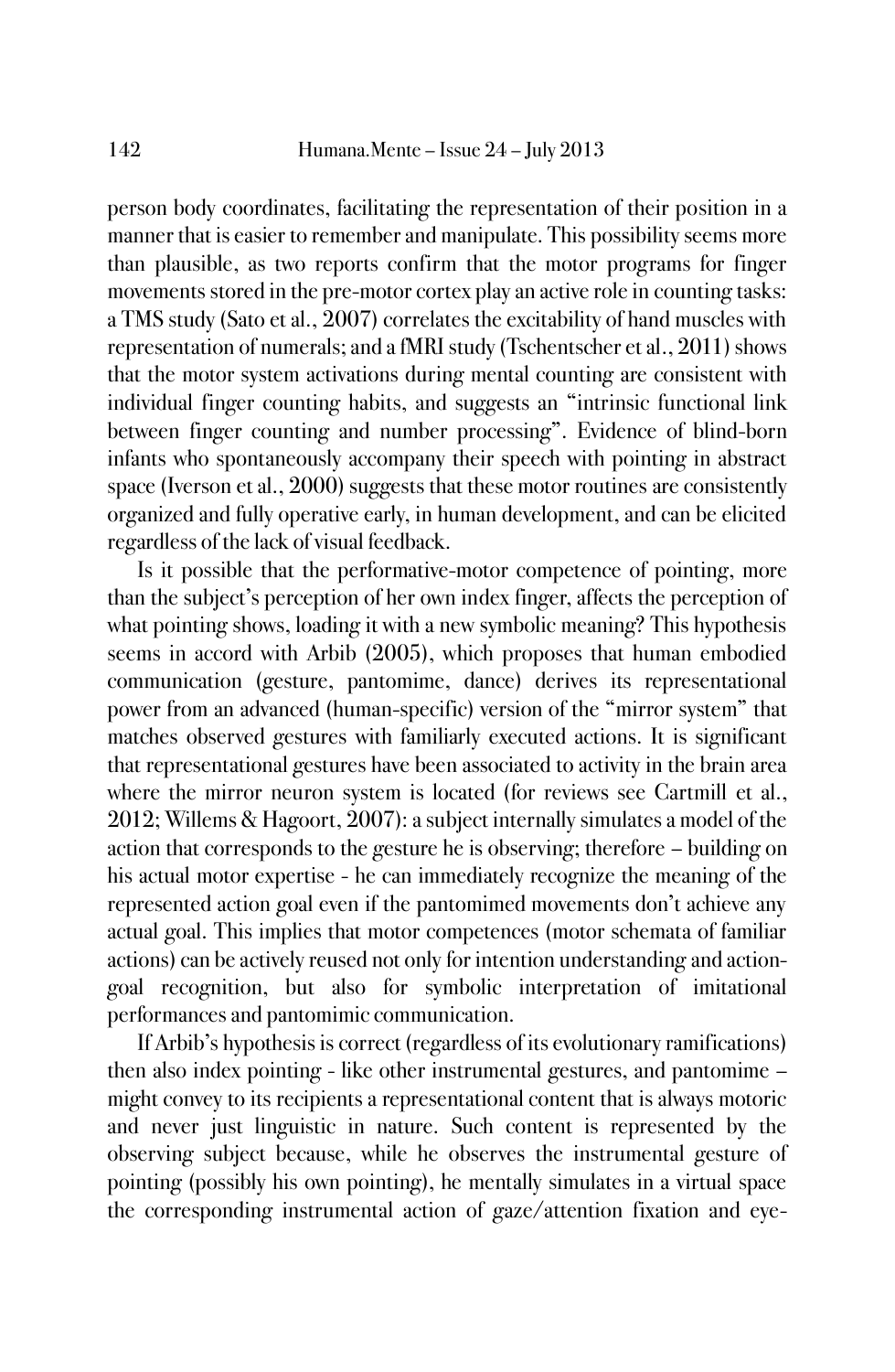head-posture re-configuration. This motor information might be fused with or mapped into the motor information necessary to produce finger-hand-armtorso coordination in pointing: if this is the case, then the simulation of attention redirection is triggered by the very recognition of the agent's intention to point with the finger towards a distal target, and could work – for the observer (including the agent himself) - as a symbolic model that facilitates the recognition of any similar attentional redirection, the prediction of its effects, or the postdiction of its motivations.

It is perhaps too early to claim that an internal simulation of this kind mediates these cognitive tasks. But there is empirical evidence that the neuronal circuits in lateral intraparetial area dedicated to ocular redirection are recruited both for controlling one's ocular movements and for recognizing similar movements in the others', and that their causal contribution actively facilitates gaze following (Shepherd et al 2009). In other words, we know that the motor programs sub-serving ocular saccades, gaze orientation, and attention fixation, contribute to recognizing and interpreting the others' gaze behavior, discriminating among different social variables, and facilitating gaze following behaviors and attention coordination. If these motor programs were activated during the observation or production of pointing, this would suggest that the recognition of this gesture is accompanied by an internal simulation of the ocular movements in the direction indicated by pointing. This possibility seems plausible because the recognition of the direction of attention is partially processed by the same structures whether the direction is expressed by eyes or gestures: gaze shifts, arrows, and pointing fingers produce similar activations in the superior temporal sulcus area, and elicit similar brain activation in parietal, frontal, and occipital cortices (Sato et al., 2009; Materna et al., 2008).

#### 8. Conclusions

Finger pointing significantly exemplifies how a gesture can modify an agent's spatial/perceptual experience, and enhance elements of his cognitive performance, even when it doesn't symbolize any physical manipulation. The cognitive benefits produced by the pointing gesture do not consist in anticipating the physical effects of a manipulative action (as in hand-rotations), but the consequences of the overall reconfiguration of the agent's posture, gaze orientation, and attentional attitude. This anticipation modifies her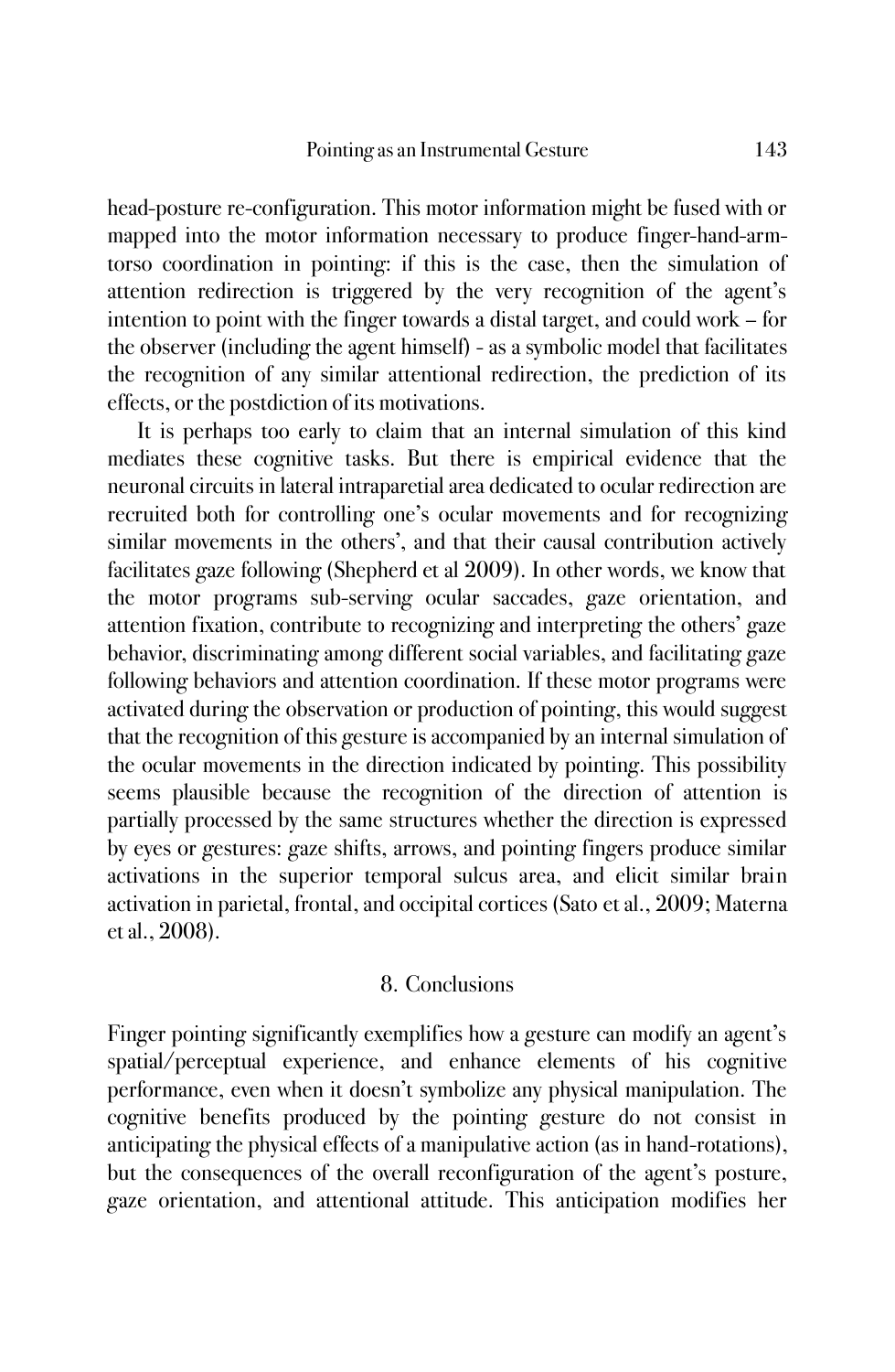spatial experience and projects a symbolic meaning on it: by means of this reconfiguration, pointing draws a virtual line between far (observational) and near (interactional) space, and allows the subject to perceive the surrounding objects in a detached way, for example highlighting their intrinsic properties of being countable, or anchored to objective positions in an imaginary map. Subsequently, it can invite spatial reference, nomination, or visual imagination in the intersubjective space of position shared by the co-attenders who engage in joint attention.

It is at least in principle possible that in all these cases, and probably in others, the relevant action models manipulated by the pointing subject to facilitate his cognitive task are not only derived from the perception of the pointing gesture that he produced, but also from a concurrent simulation of the corresponding eye movements, mediated by the mirror neurons for gaze direction in the lateral intraparetial area. So, while a subject is intentionally pointing to help himself in a task of counting, or in anchoring a particular position to a mental map, it is possible that he is exploiting an internal simulation of his own gaze redirection. This allows him to project a particular valence (for example declarative/informative) to this gesture: phenomenologically, he doesn't simply fixate an object, he also actively dedicate his attention to the very fact that he is fixating it, explicitly and reflectively controlling his focus of attention. This might produce a qualitative reconfiguration of the spatial and bodily experience associated to attentional fixation toward a certain position/object targeted by the eyes, loading this very experience with symbolic meanings that are not reducible to direct perception. This is possible because we know that the internal structures recruited for the interpretation of the others' eye directions don't work in isolation, but tune their simulation function with the overall embodied and social background of one's experience.

GAH is a comprehensive and efficacious model to account for both the differences and the correlations between goal-oriented actions and instrumental gestures, and to explain the beneficial role that instrumental gestures play in cognitive tasks; we have argued that pointing is a particular case accounted for by this model, one that manifestly shows how the cognitive benefits of instrumental gestures do not always necessarily depend on representing physical manipulation.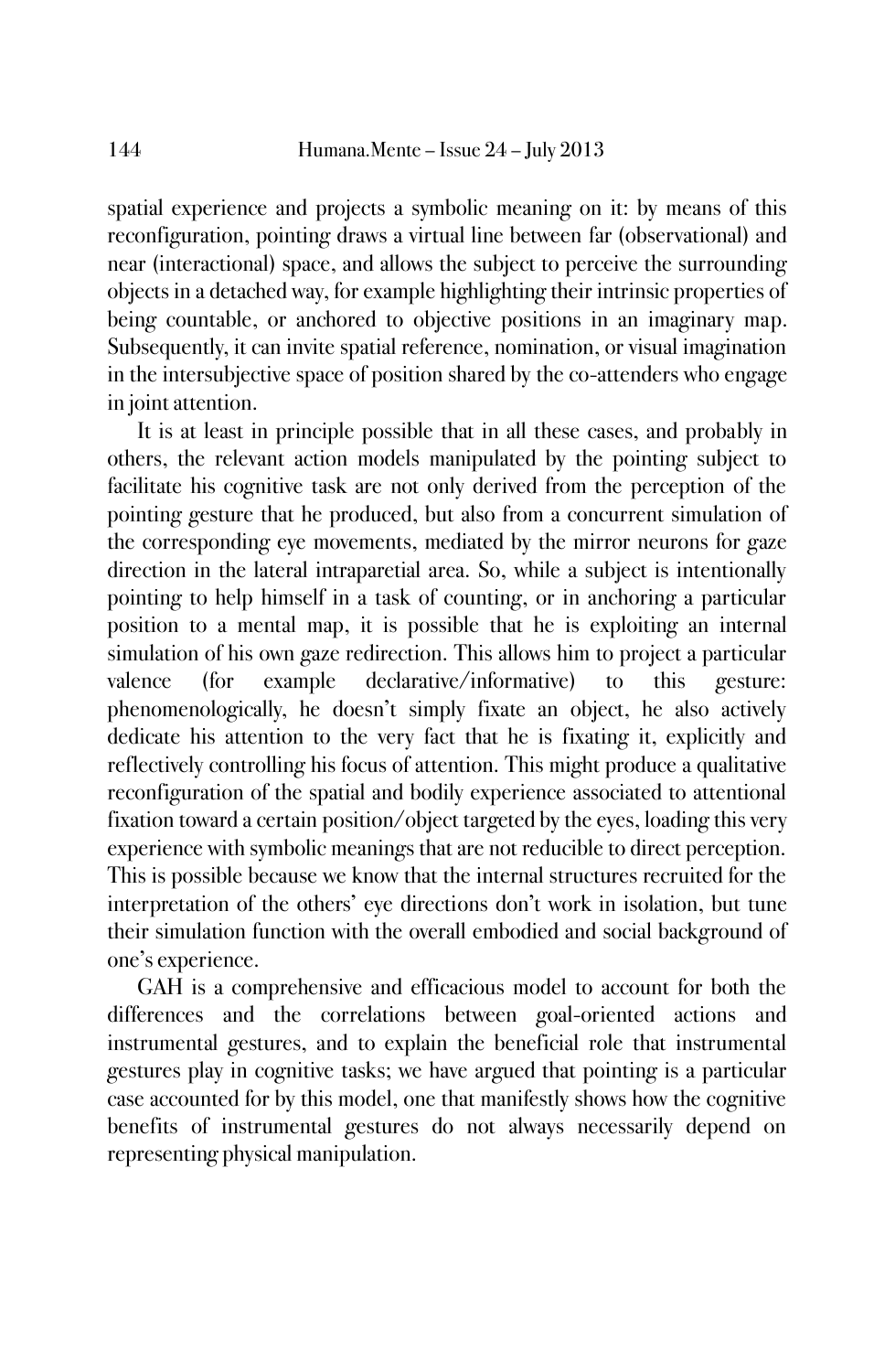#### ACKNOWLEDGEMENTS

The research of the first author was supported by a Fulbright Visiting Scholar Fellowship and developed in 2012 during a period of research visit at the University of Memphis.

#### **REFERENCES**

- Alibali, M. W., DiRusso, A. A. (1999). The function of gesture in learning to count: more than keeping track. Cognitive Development, 14, 37-56.
- Alibali, M. W., Kita, S. (2010). Gesture highlights perceptually present information for speakers. Gesture, 10(1), 3-28.
- American Psychiatric Association (1994). *DSM-IV: Autistic disorder*. Washington, DC: American Psychiatric Association.
- Arbib, M. A. (2005). From monkey-like action recognition to human language: An evolutionary framework for neurolinguistics. Behavioral and Brain Sciences, 28(2):105--124.
- Bates, E., L. Camaioni, and V. Volterra. 1975. Performatives Prior to Speech. *Merrill*-Palmer Quarterly, 21:205–226.
- Beilock, S.L., Goldin-Meadow, S. (2010). Gesture changes thought by grounding it in action. Psychological Science. Advance online publication.
- Broaders, S. C., Cook, S. W., Mitchell, Z., and Goldin-Meadow, S. (2007). Making children gesture brings out implicit knowledge and leads to learning. Journal of Experimental Psychology 136. 539–50.
- Bruner, J. (1983). *Child's Talk: Learning to Use Language*, New York: Norton.
- Cappuccio, M., Shepherd, S. (2013, in press), Pointing Hand. Embodied Symbols and Joint Attention in Z., Radman (ed.), The Hand. An Organon of the Mind, MIT Press.
- Cappuccio, M., Wheeler, M. W. (2011). The Sign of the Hand: Symbolic Practices and the Extended Mind, Versus, 113, 33–56.
- Carlson, R., Avraamides, M., Cary, M., Strasberg, S. (2007). What Do the Hands Externalize in Simple Arithmetic? Journal of Experimental Psychology: Learning Memory and Cognition, 33(4), 747–756.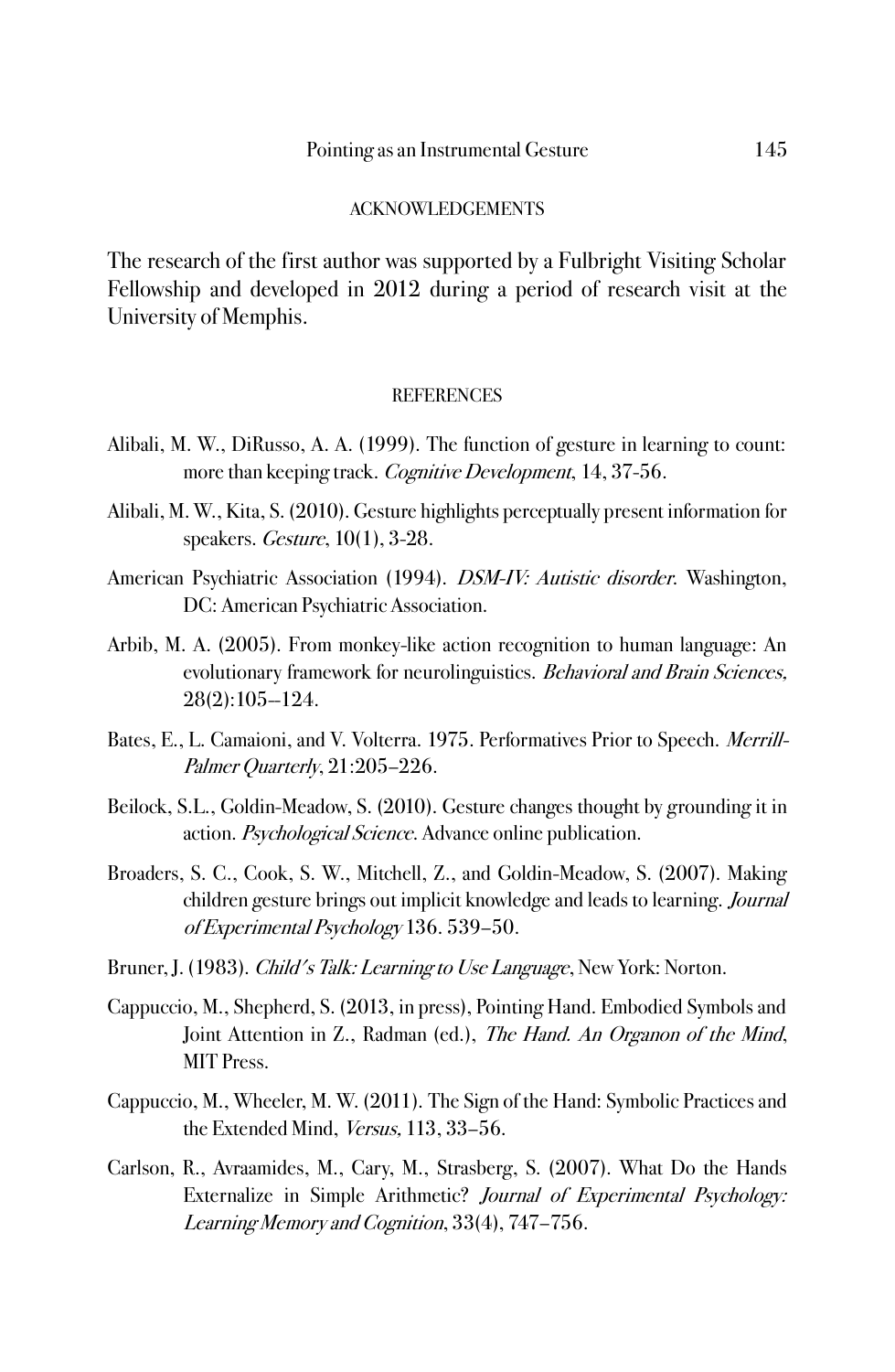- Carpendale, J.I.M., Carpendale, A.B., (2010). The development of pointing: From personal directedness to interpersonal direction. Human Development, 53, 110-126.
- Cartmill, E. A., Beilock, S., and Goldin–Meadow, S. (2012), A word in the hand: action, gesture and mental representation in humans and non–human primates, Phil. Trans. R. Soc. B 367, 129–143.
- Chu, M., Kita, S. (2008). Spontaneous gestures during mental rotation tasks: Insights into the microdevelopment of the motor strategy. Journal of Experimental Psychology: General, 137(4), 706–723.
- Chu, M., Kita, S. (2011), The nature of gestures' beneficial role in spatial problem solving. Journal of Experimental Psychology: General, 140(1), 102–115.
- Cole, J., Gallagher, S., McNeill, D. (2002). Gesture Following Deafferentation: A Phenomenologically Informed Experimental Study. Phenomenology and the Cognitive Sciences 1 (1), 49–67.
- Ehrlich, S., Levine, S. C., Goldin–Meadow, S. (2006). The importance of gesture in children's spatial reasoning. Developmental Psychology, 42(6), 1259– 1268.
- Franco, F., and Butterworth, G., (1996). Pointing and Social Awareness: Declaring and Requesting in the Second Year. Child Language, 23, 307–336.
- Goldstein, K., Gelb, A., (1918). Psychologische Analysen hirnpathologischer Falle auf Grund von Untersuchungen Hirnverletzer. Zeitschrift fur die gesamte Neurologie und Psychiatrie, 41, 1–142.
- Goldin–Meadow, S. (2003). Hearing Gesture: How Our Hands Help Us Think, Harvard University Press, Camb. MA.
- Goldin–Meadow, S., Beilock, S. L. (2010). Action's influence on thought: The case of gesture. Persepctives on Psychological Science, 5, 664–674.
- Goldin–Meadow, S., Nusbaum, H., Kelly, S., Wagner, S. (2001). Explaining Math: Gesturing Lightens the Load. Psychological Science, 12, 516–522.
- Goldin–Meadow, S., Cook, S. W., Mitchell, Z. A. (2009). Gesturing gives children new ideas about math. Psychological Science, 20(3), 267–272.
- Graham, J. A., Heywood, S. (1975). The effects of elimination of hand gestures and of verbal codability on speech performance. European Journal of Psychology, 5,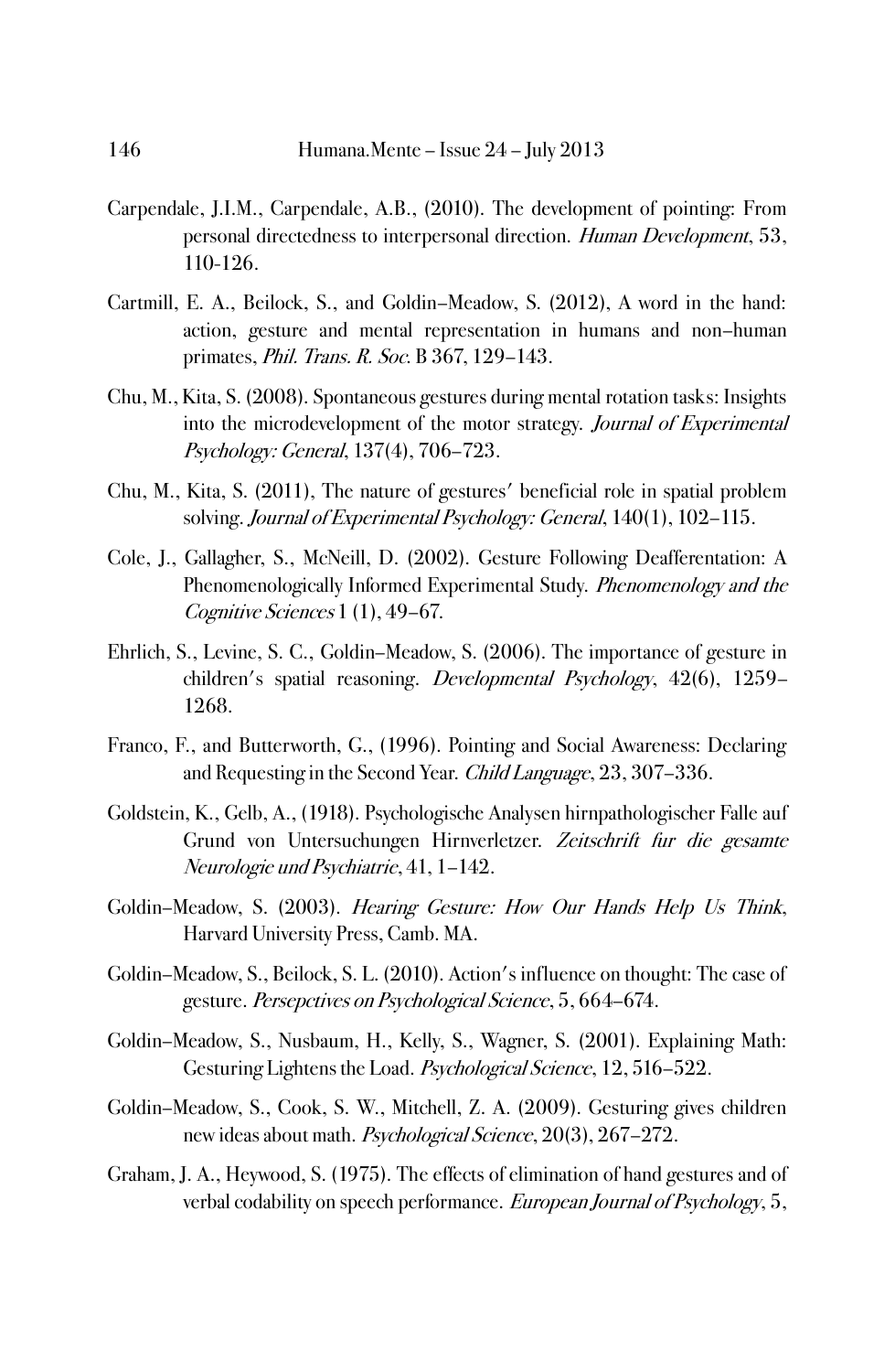189–195

Grice, H. P. (1957). Meaning. Philosophical Review , 66, 377–388.

- Hegarty, M. (2004). Mechanical reasoning as mental simulation. *Trends in Cognitive* Sciences, 8, 280–285.
- Hostetter, A. B., Alibali, M. W. (2008). Visible embodiment: Gesture as simulated action. Psychonomic Bulletin & Review, 15(3), 495–514.
- Hutchins, E. (2005). Material anchors for conceptual blends, *Journal of Pragmatics*, 37, 1555–1577.
- [Hutchins, E.](http://groups.lis.illinois.edu/amag/langev/author/ehutchins.html) (2010). Cognitive ecology. *[Topics in Cognitive Science](http://groups.lis.illinois.edu/amag/langev/pubtype/article_TopicsinCognitiveScience.html)*, 2(4), 705–715.
- Hutto, D. D., [Myin,](http://mitpress.mit.edu/authors/erik-myin) E. (2012), Radicalizing Enactivism. Basic Minds without Content, Cambridge MA: MIT Press.
- Jacob, P., Jeannerod, M. (2003). Ways of Seeing: The Scope and Limits of Visual Cognition. Oxford: Oxford University Press
- Langton, S.R.H., Bruce, V. (2000). Reflexive visual orienting in response to the social attention of others. Visual Cognition, 6(5), 541–567.
- Leavens, D. A. (2004). Manual Deixis in Apes and Humans. Interaction Studies, 5, 387–408.
- Leavens, D., Racine, T.P., and Hopkins, W.D. (2009). The ontogeny and phylogeny of non-[verbal deixis.](http://sro.sussex.ac.uk/14832/) In: The prehistory of language. Oxford University Press, 142–165.
- Materna, S., Dicke, P.W., Thier, P. (2008), The posterior superior temporal sulcus is involved in social communication not specific for the eyes. Neuropsychologia 11, 46, 2759–65
- McNeill, D. (ed., 2000). *Gesture as Action*, University of Chicago Press.
- McNeill, D., Bertenthal, B., Cole, J., Gallagher, S. (20050. Gesture-first, but no gestures? Commentary on Michael A. Arbib. Behavioral and Brain Sciences, 28, 138–39
- Merleau-Ponty, M. (1945). Phénoménologie de la perception, Paris: Gallimard, [Phenomenology of Perception,](http://en.wikipedia.org/wiki/Phenomenology_of_Perception) trans. Donald A. Landes (New York: Routledge, 2012)
- Milner, A. D., Goodale, M. A. (2006). The visual brain in action (2nd ed.). Oxford: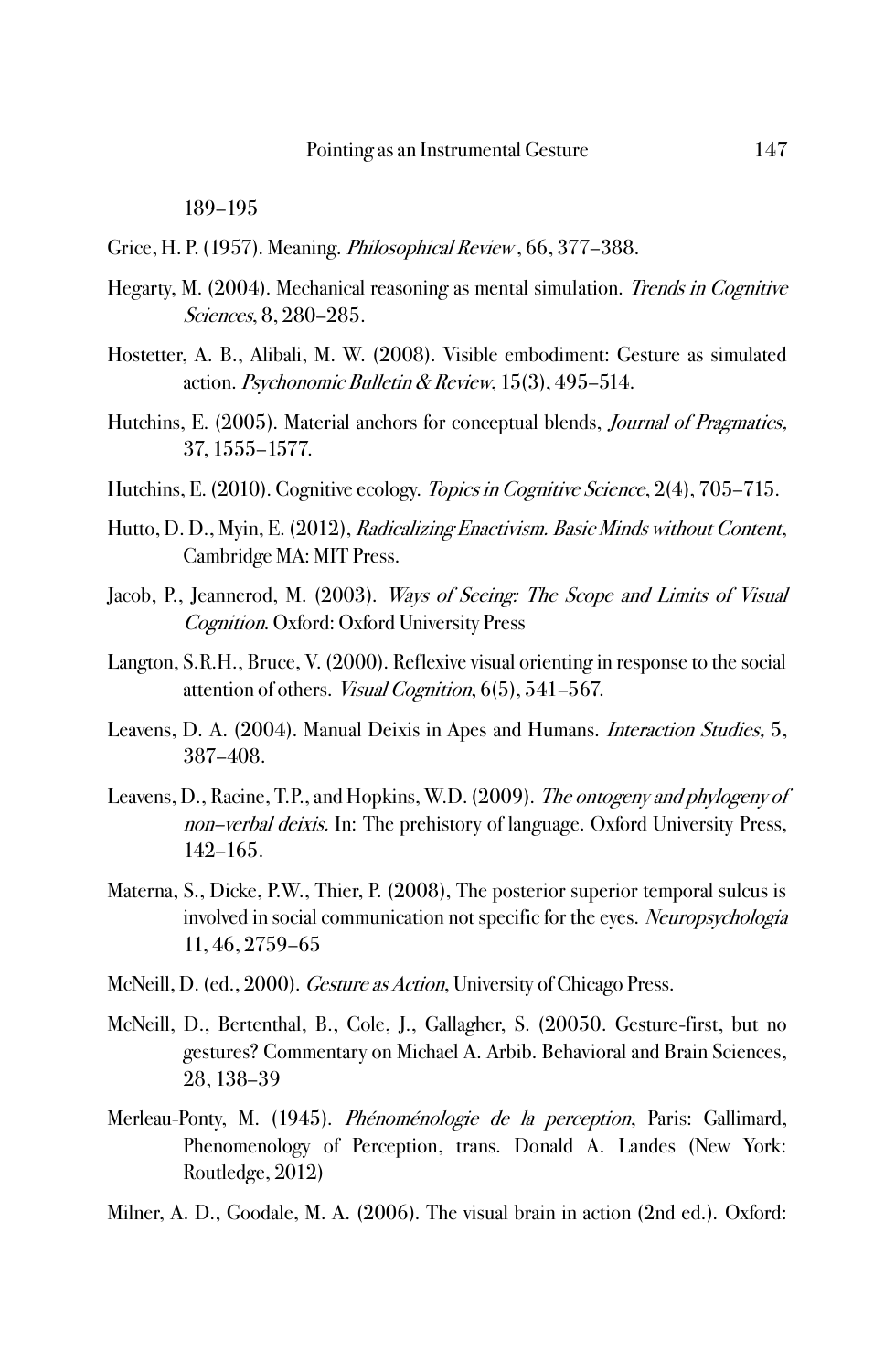Oxford University Press.

- Neppi–Mòdona, M., Rabuffetti, M., Folegatti, A., Ricci, R., Spinazzola, L., (2007). Bisecting lines with different tools in right brain damaged patients: The role of action programming and sensory feedback in modulating spatial remapping. Cortex [Volume 43, Issue 3,](http://www.cortexjournal.net/issues?issue_key=S0010-9452(08)X7026-1) 397–410.
- Kelly, S.D. (2002). Merleau-Ponty on the Body, Ratio (new series) XV 4 December, 376–391.
- Kirsh, D. (2010a). Thinking with external representations AI & Soc 25, 441–454.
- Kirsh, D. (2010b). Thinking with the Body, Proceedings of the  $32<sup>nd</sup>$  Annual Conference of the Cognitive Science Society. Austin, TX: Cognitive Science Society.
- Peacocke, C. (2005). Joint Attention: Its Nature, Reflexivity, and Relation to Common Knowledge. In Elian, N., Hoerl, C., McCormack, T., and Roessler, J. Joint Attention: Communication and Other Minds, Problems in Philosophy and Psychology, Oxford University Press.
- Piaget, J. (1968). Six psychological studies. New York: Random House.
- Povinelli, D.J., Bering, J., Giambrone (2003). Chimpanzee 'pointing': Another error of the argument by analogy? In S. Kita (Ed.), 35–68, Pointing: Where language culture and cognition meet. Lawrence Erlbaum.
- Schwartz, D. L., Black, J. B. (1996). Shuttling between depictive models and Abstract Rules: Induction and Fallback. Cognitive Science, 20(4), 457–497..
- Rauscher, F. H., Krauss, R. M., Chen, Y. (1996). Gesture, speech, and lexical access: The role of lexical movements in speech production. Psychological Science, 7, 226–230.
- Rimé, B., Schiaratura, L., Hupet, M., Ghysselinckx, A. (1984). Effects of relative immobilization on the speaker's nonverbal behavior and on the dialogue imagery level. Motivation and Emotion, 8, 311–325.
- Rizzolatti, G., Camarda, R., Fogassi, M., Gentilucci, M., Luppino, G., and Matelli, M. (1988). Functional organization of inferior area 6 in the macaque monkey: II. Area F5 and the control of distal movements. Exp. Brain Res. 71, 491– 507.
- Rowlands, M. (2006), Body Language: Representing in Action, Cambridge MA: MIT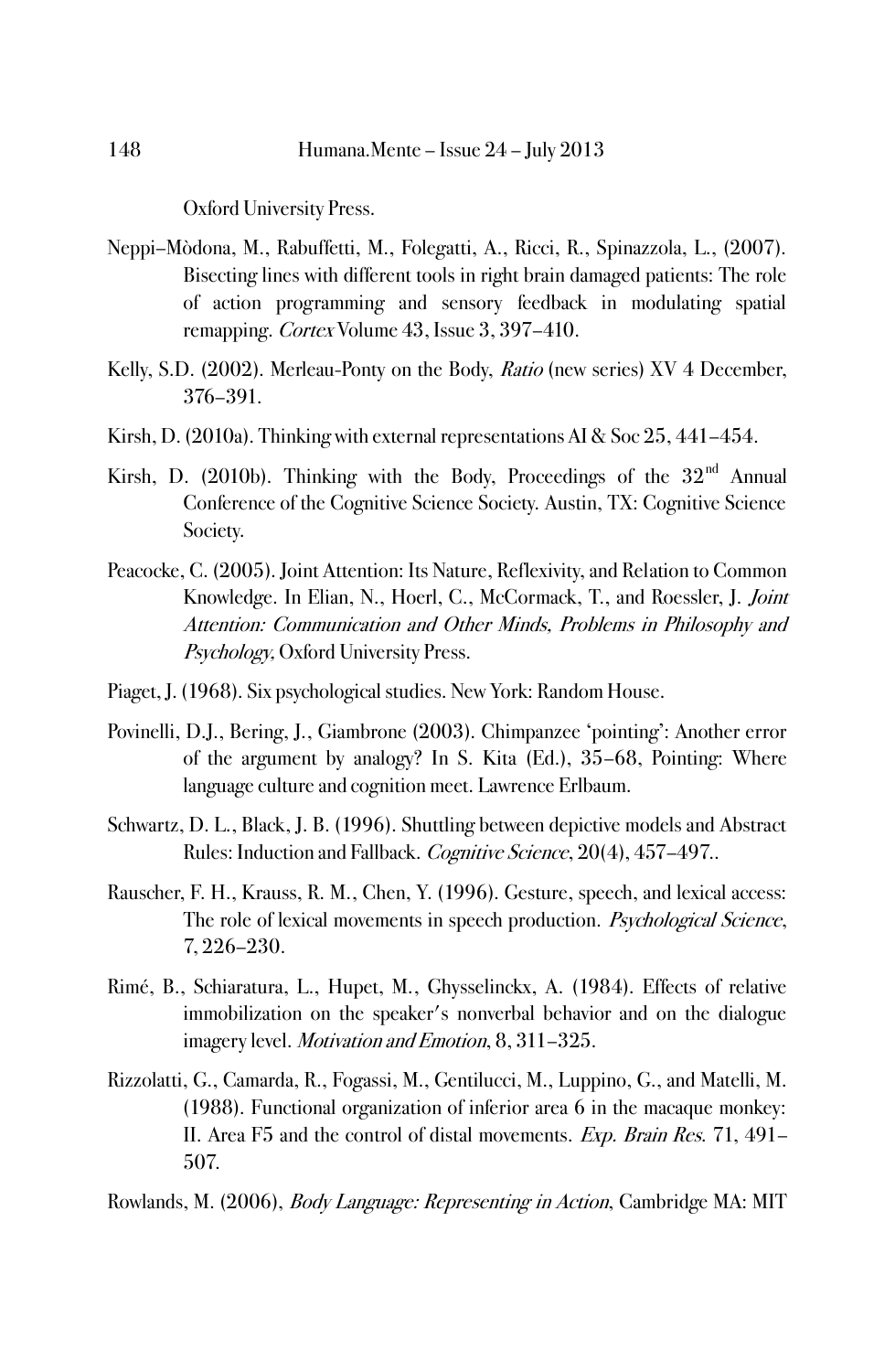Press.

- [Sato, M.,](http://www.ncbi.nlm.nih.gov/pubmed?term=Sato%20M%5BAuthor%5D&cauthor=true&cauthor_uid=17381258) [Cattaneo, L.,](http://www.ncbi.nlm.nih.gov/pubmed?term=Cattaneo%20L%5BAuthor%5D&cauthor=true&cauthor_uid=17381258) [Rizzolatti, G.,](http://www.ncbi.nlm.nih.gov/pubmed?term=Rizzolatti%20G%5BAuthor%5D&cauthor=true&cauthor_uid=17381258) [Gallese, V.](http://www.ncbi.nlm.nih.gov/pubmed?term=Gallese%20V%5BAuthor%5D&cauthor=true&cauthor_uid=17381258) (2007). Numbers within our hands: modulation of corticospinal excitability of hand muscles during numerical judgment. *J Cogn Neurosci.*, 19(4), 684–93.
- Shepherd, S. V., Klein, J. T., Deaner, R. O., Platt, M. L. (2009). Mirroring of attention by neurons in macaque parietal cortex. Proc. Natl. Acad. Sci. U.S.A. 106, 9489–9494.
- Shepherd, S. V. (2010), Following Gaze: Gaze-Following Behavior as a Window into Social Cognition, Frontiers in integrative neuroscience: 4, March.
- Shepherd, S. and Cappuccio, M. (2012), Sociality, Attention, and the Mind's eye. In Seemann, A.(ed.), *Joint attention. Perspectives and Developments*, Cambridge MA: MIT Press 2012.
- Schwartz, D. L., Holton, D. L. (2000). Tool use and the effect of action on the imagination. Journal of Experimental Psychology: Learning, Memory and Cognition, 26, 1655–1665.
- Sekiyama, K. (1982). Kinesthetic aspects of mental representations in the identification of left and right hands. *Perception & Psychophysics*,  $32, 89$  – 95.
- Tomasello, M. (1999). The Cultural Origins of Human Cognition. Cambridge MA: Harvard University Press.
- Tomasello, M. (2008). *Origins of Human Communication*. Boston, MA: MIT Press.
- [Tschentscher, N,](http://www.ncbi.nlm.nih.gov/pubmed?term=Tschentscher%20N%5BAuthor%5D&cauthor=true&cauthor_uid=22133748) [Hauk, O.](http://www.ncbi.nlm.nih.gov/pubmed?term=Hauk%20O%5BAuthor%5D&cauthor=true&cauthor_uid=22133748)[, Fischer, M. H.,](http://www.ncbi.nlm.nih.gov/pubmed?term=Fischer%20MH%5BAuthor%5D&cauthor=true&cauthor_uid=22133748) [Pulvermüller, F.](http://www.ncbi.nlm.nih.gov/pubmed?term=Pulverm%C3%BCller%20F%5BAuthor%5D&cauthor=true&cauthor_uid=22133748) (2012). You can count on the motor cortex: finger counting habits modulate motor cortex activation evoked by numbers. [Neuroimage.](http://www.ncbi.nlm.nih.gov/pubmed/22133748) Feb 15;59(4),3139–48.
- Vygotsky, L. S. (1962/1986). Thought and Language (A. Kozulin 1962, trans.). Cambridge, MA: MIT Press.
- Wagner, S.M., Nusbaum, H.C., Goldin-Meadow, S. (2004). Probing the Mental Representation of Gesture: Is Handwaving Spatial? Journal of Memory and Language, 50, 395–407.
- Werner, J., Kaplan, B. (1963). Symbol formation. New York: Wiley.
- Wexler, M., Kosslyn, S. M., Berthoz, A. (1998). Motor processes in mental rotation. Cognition, 68, 77–94.